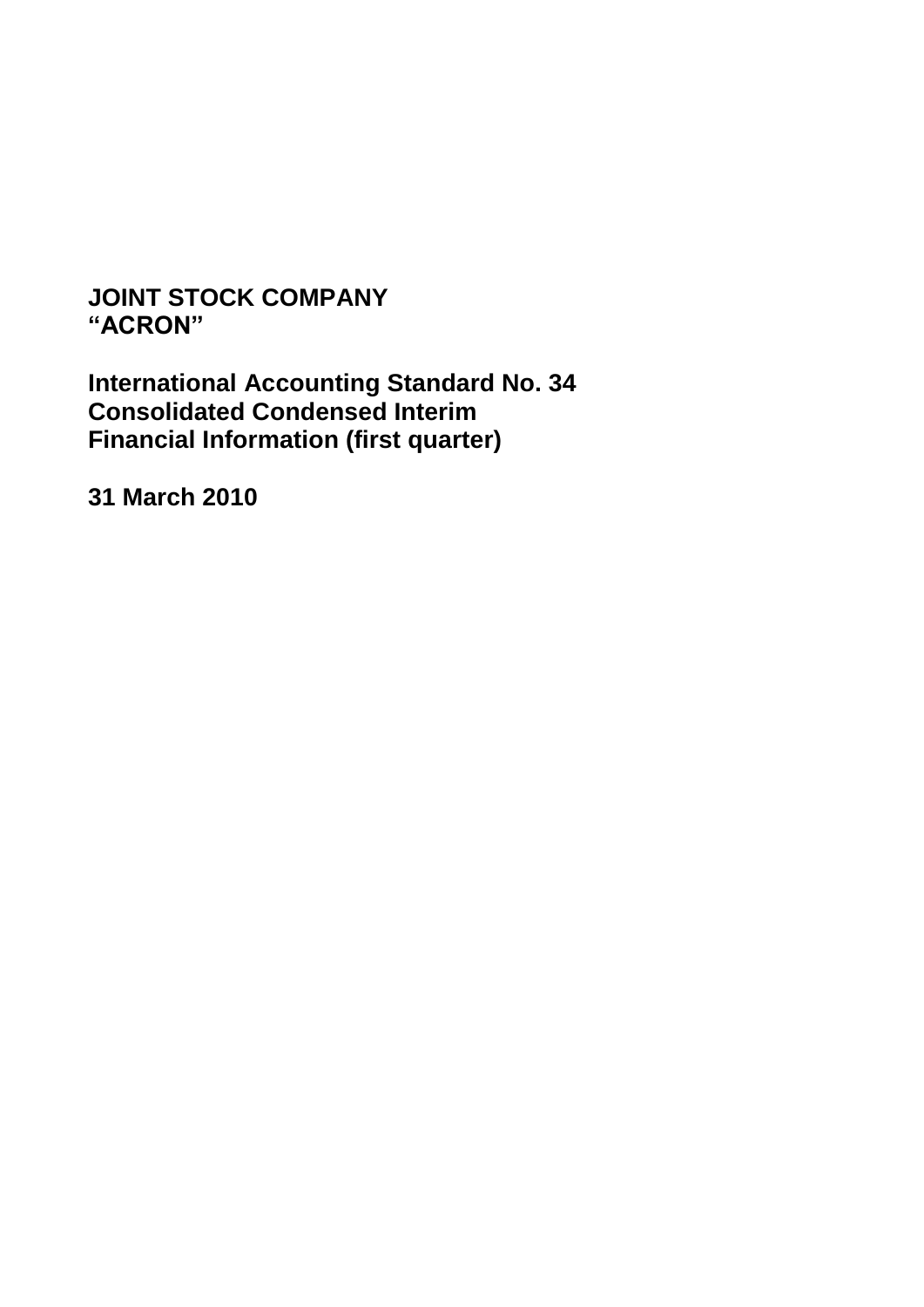## **Contents**

Notes to the Unaudited Consolidated Condensed Interim Financial Information

| 2  |  |
|----|--|
| 3  |  |
| 4  |  |
| 5  |  |
| 6  |  |
| 7  |  |
| 8  |  |
| 9  |  |
| 10 |  |
| 11 |  |
| 12 |  |
| 13 |  |
| 14 |  |
| 15 |  |
| 16 |  |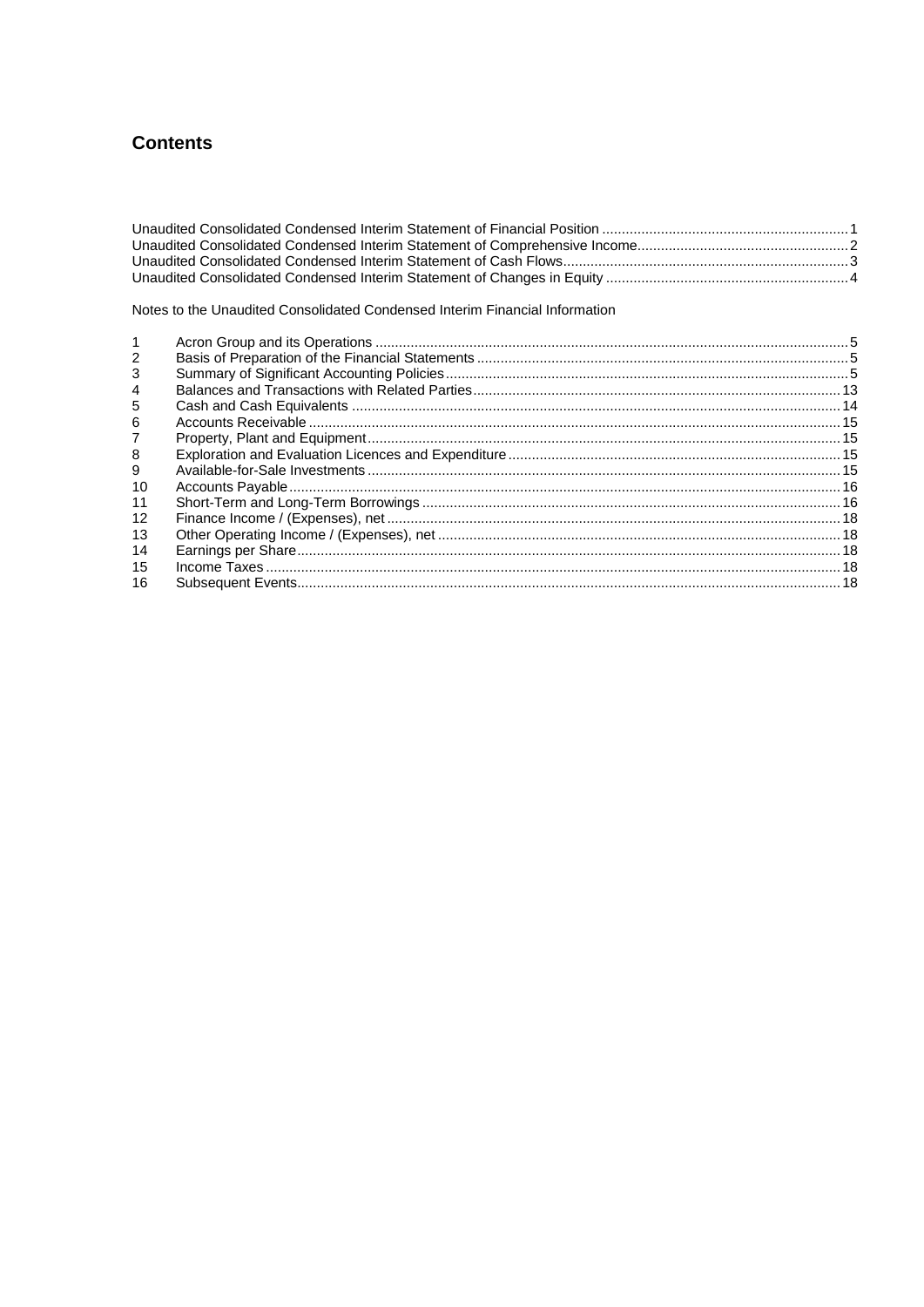#### *Joint Stock Company "Acron" Consolidated Condensed Interim Statement of Financial Position at 31 March 2010 (unaudited) and 31 December 2009*



*(in thousands of Russian Roubles)*

|                                                                 | <b>Note</b> | 31 March 2010 31 December 2009 |            |
|-----------------------------------------------------------------|-------------|--------------------------------|------------|
| <b>ASSETS</b>                                                   |             |                                |            |
| <b>Non-current assets</b>                                       |             |                                |            |
| Property, plant and equipment                                   | 7           | 20,354,117                     | 20,474,634 |
| Exploration and evaluation licences and expenditure             | 8           | 22,171,643                     | 21,690,111 |
| Leasehold land                                                  |             | 508,129                        | 516,427    |
| Goodwill                                                        |             | 1,266,651                      | 1,266,651  |
| Other non-current assets                                        |             | 655,943                        | 893,667    |
| Available-for-sale investments                                  | 9           | 17,429,086                     | 20,594,908 |
| Long-term loans receivable                                      |             | 63,588                         | 61,279     |
| Deferred tax assets                                             |             | 544,892                        | 582,125    |
| <b>Total non-current assets</b>                                 |             | 62,994,049                     | 66,079,802 |
| <b>Current assets</b>                                           |             |                                |            |
|                                                                 |             |                                |            |
| Inventories                                                     |             | 6,382,292                      | 5,858,448  |
| Short-term loans receivable                                     |             | 849,479                        | 831,442    |
| Accounts receivable                                             | 6           | 5,116,936                      | 4,310,534  |
| Cash and cash equivalents                                       | 5           | 3,542,037                      | 7,706,149  |
| Other current assets                                            |             | 125,125                        | 145,405    |
| <b>Total current assets</b>                                     |             | 16,015,869                     | 18,851,978 |
| <b>TOTAL ASSETS</b>                                             |             | 79,009,918                     | 84,931,780 |
| <b>EQUITY</b>                                                   |             |                                |            |
| Share capital                                                   |             | 3,125,018                      | 3,125,018  |
| Treasury shares                                                 |             | (46, 326)                      | (46, 326)  |
| Retained earnings                                               |             | 23,267,975                     | 21,687,510 |
| <b>Revaluation reserve</b>                                      |             | 11,891,399                     | 13,712,148 |
| Other reserves                                                  |             | (248, 466)                     | (248, 466) |
| Cumulative currency translation difference                      |             | 265,242                        | 294,961    |
| Share capital and reserves attributable to the Company's owners |             | 38,524,842                     | 38,524,845 |
| Non-controlling interest                                        |             | 3,295,098                      | 3,867,909  |
| <b>TOTAL EQUITY</b>                                             |             | 41,549,940                     | 42,392,754 |
| <b>LIABILITIES</b>                                              |             |                                |            |
| <b>Non-current liabilities</b>                                  |             |                                |            |
| Long-term borrowings                                            | 11          | 19,467,438                     | 19,812,018 |
| Finance lease liability                                         |             | 46,125                         | 49,499     |
| Other long-term liabilities                                     |             | 256,430                        | 259,636    |
| Deferred tax liability                                          |             | 3,982,192                      | 4,609,349  |
| <b>Total non-current liabilities</b>                            |             | 23,752,185                     | 24,730,502 |
|                                                                 |             |                                |            |
| <b>Current liabilities</b>                                      |             |                                |            |
| Accounts payable                                                | 10          | 2,321,963                      | 1,317,554  |
| Notes payable                                                   |             | 722,664                        | 807,733    |
| Current income tax payable                                      |             | 156,509                        | 23,591     |
| Other taxes payable                                             |             | 273,962                        | 239,058    |
| Short-term borrowings                                           | 11          | 7,552,522                      | 12,548,564 |
| Advances received                                               |             | 2,321,849                      | 2,499,178  |
| Finance lease liability                                         |             | 21,002                         | 21,553     |
| Other current liabilities                                       |             | 337,322                        | 351,293    |
| <b>Total current liabilities</b>                                |             | 13,707,793                     | 17,808,524 |
| <b>TOTAL LIABILITIES</b>                                        |             | 37,459,978                     | 42,539,026 |
| <b>TOTAL LIABILITIES AND EQUITY</b>                             |             | 79,009,918                     | 84,931,780 |

Approved for issue and signed on behalf of the Board of Directors on 17 June 2010.

I.N. Antonov President

\_\_\_\_\_\_\_\_\_\_\_\_\_\_\_\_\_\_\_\_\_\_\_\_\_\_\_\_

A.V. Milenkov Finance Director

\_\_\_\_\_\_\_\_\_\_\_\_\_\_\_\_\_\_\_\_\_\_\_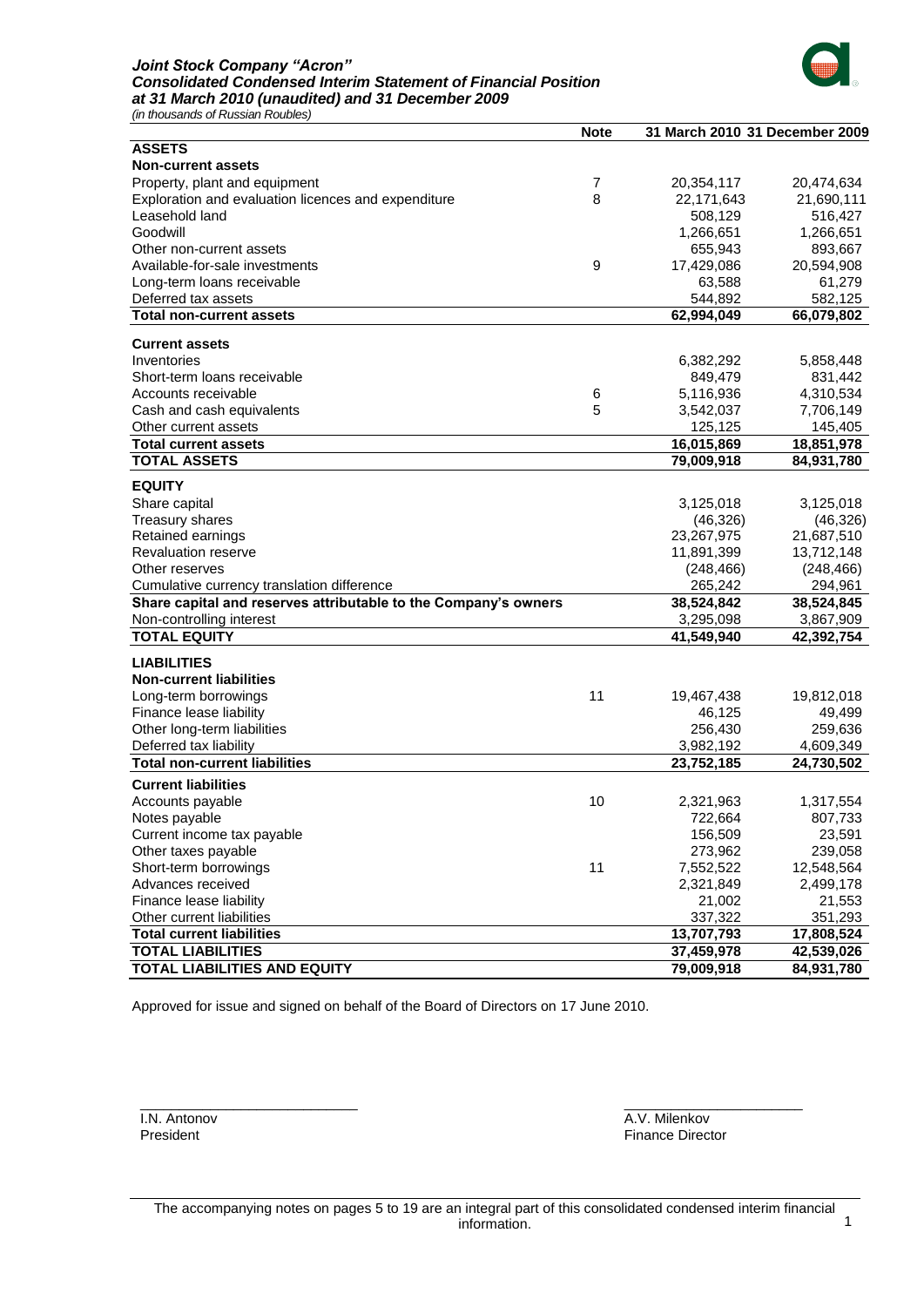## *Joint Stock Company "Acron" Consolidated Condensed Interim Statement of Comprehensive Income for the three months ended 31 March 2010 and 31 March 2009 (unaudited)*



*(in thousands of Russian Roubles, except for per share amounts)*

|                                                                    |             | Three months ended          |             |  |
|--------------------------------------------------------------------|-------------|-----------------------------|-------------|--|
|                                                                    | <b>Note</b> | 31 March 2010 31 March 2009 |             |  |
| Revenue                                                            |             | 11,425,372                  | 9,430,402   |  |
| Cost of sales                                                      |             | (6,758,075)                 | (5,317,472) |  |
| <b>Gross profit</b>                                                |             | 4,667,297                   | 4,112,930   |  |
| <b>Transportation expenses</b>                                     |             | (1,614,728)                 | (1,460,064) |  |
| Selling, general and administrative expenses                       |             | (1,029,736)                 | (631, 163)  |  |
| Gain / (loss) on disposal of property, plant and equipment, net    |             | 7,062                       | (26, 641)   |  |
| Other operating profit / (expenses), net                           | 13          | (74, 447)                   | (274, 117)  |  |
| <b>Operating profit</b>                                            |             | 1,955,448                   | 2,269,179   |  |
| Finance income/(loss), net                                         | 12          | 421,204                     | (2,486,797) |  |
| Interest expense                                                   |             | (132, 466)                  | (32, 614)   |  |
| Share of result of associates                                      |             |                             | 73,363      |  |
| <b>Profit before taxation</b>                                      |             | 2,244,186                   | (176, 869)  |  |
| Income tax expense                                                 | 15          | (497, 469)                  | (672, 497)  |  |
| Net profit for the period                                          |             | 1,746,717                   | (849, 366)  |  |
| Other comprehensive income:<br>Available-for-sale investments:     |             |                             |             |  |
| - Gains less losses arising during the year                        |             | (3, 199, 375)               | 3,691,422   |  |
| - Income tax recorded directly in other comprehensive income       |             | 639,875                     | (738, 319)  |  |
| Currency translation differences                                   |             | (30,031)                    | 373,412     |  |
| Other comprehensive income for the period                          |             | (2,589,531)                 | 3,326,515   |  |
| Total comprehensive income for the period                          |             | (842, 814)                  | 2,477,149   |  |
|                                                                    |             |                             |             |  |
| Net profit is attributable to:                                     |             |                             |             |  |
| Owners of the Company                                              |             | 1,580,465                   | (840,089)   |  |
| Non-controlling interest                                           |             | 166,252                     | (9,277)     |  |
| Net profit for the period                                          |             | 1,746,717                   | (849, 366)  |  |
|                                                                    |             |                             |             |  |
| Total comprehensive income is attributable to:                     |             |                             |             |  |
| Owners of the Company                                              |             | (270,003)                   | 2,364,828   |  |
| Non-controlling interest                                           |             | (572, 811)                  | 112,321     |  |
| Total comprehensive income for the period                          |             | (842, 814)                  | 2,477,149   |  |
| Earnings per share, basic and diluted (expressed in RUB per share) | 14          | 36.30                       | (19.29)     |  |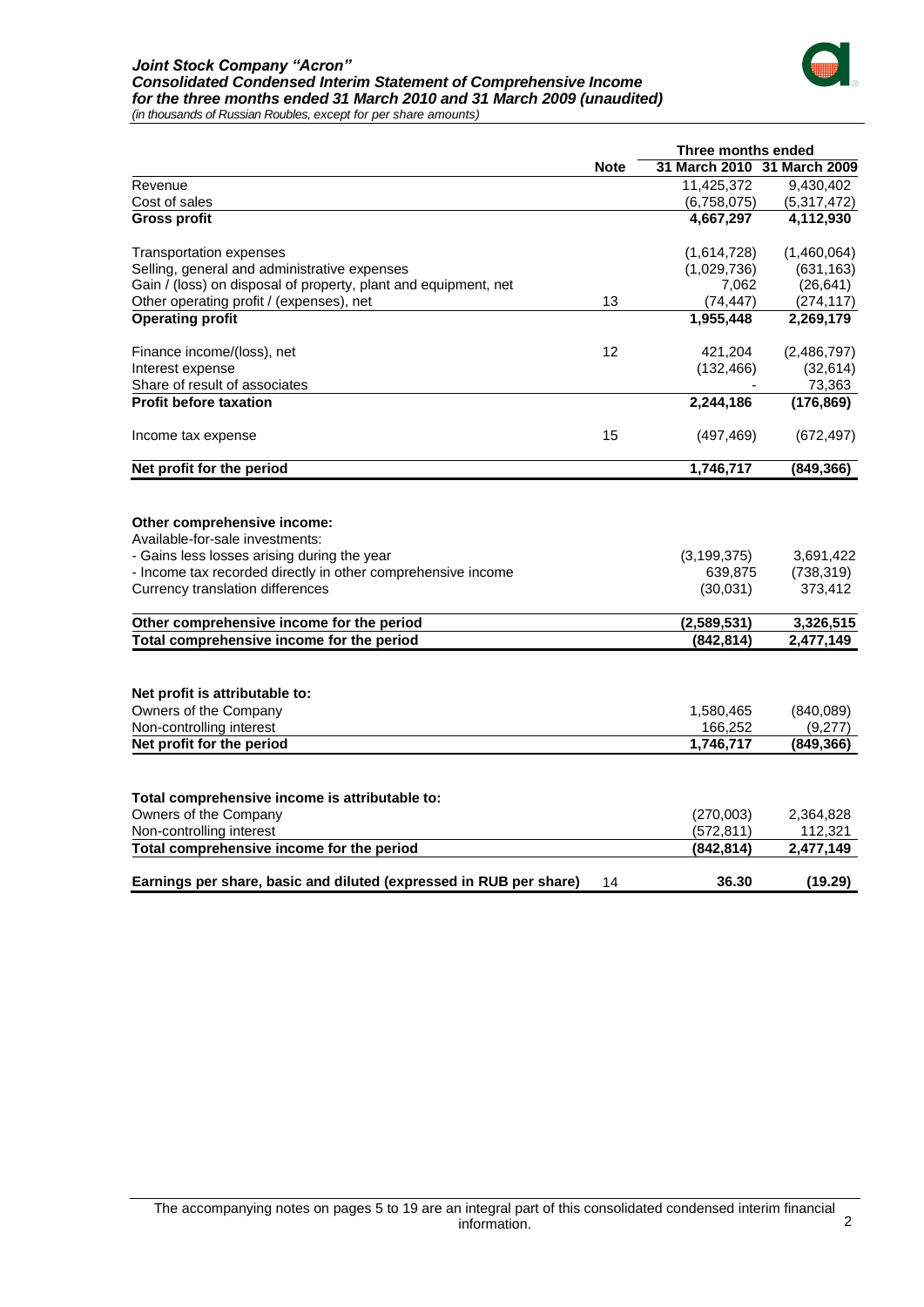#### *Joint Stock Company "Acron" Consolidated Condensed Interim Statement of Cash Flows for the three months ended 31 March 2010 and 31 March 2009 (unaudited)*



*(in thousands of Russian Roubles)*

|                                                              |             | Three months ended |               |
|--------------------------------------------------------------|-------------|--------------------|---------------|
|                                                              | <b>Note</b> | 31 March 2010      | 31 March 2009 |
| Cash flows from operating activities                         |             |                    |               |
| Profit before taxation                                       |             | 2,244,186          | (176, 869)    |
| Adjustments for:                                             |             |                    |               |
| Depreciation and amortization                                |             | 369,495            | 343,037       |
| Provision for impairment of accounts receivable              | 6           | 1,079              | 25,295        |
| Increase in provision for write-down on inventory            |             |                    | (270, 530)    |
| (Reversal)/ impairment of property, plant and equipment, net |             | (783)              |               |
| Share of results of associate                                |             |                    | (73, 363)     |
| Loss/ (gain) on disposal of property, plant and equipment    |             | (7,062)            | 28,041        |
| Interest expense                                             |             | 132,466            | 32,614        |
| Interest income                                              |             | (88, 595)          | (37, 178)     |
| Dividend income                                              |             | (113)              | (370)         |
| Foreign exchange effect on non-operating balances            |             | (56, 310)          | 1,445,282     |
|                                                              |             | 2,594,363          | 1,315,959     |
| Operating cash flows before working capital changes          |             |                    |               |
| (Increase)/ decrease in gross trade receivables              |             | (706, 562)         | 69,382        |
| (Increase)/ decrease in advances to suppliers                |             | (180, 422)         | 217,880       |
| (Increase)/ decrease in other receivables                    |             | 434,246            | (1, 176, 666) |
| (Increase)/ decrease in inventories                          |             | (523, 844)         | 51,525        |
| Increase/ (decrease) in trade payables                       |             | 878,491            | 242,129       |
| Increase/ (decrease) in other payables                       |             | 85,560             | (71, 870)     |
| Increase/ (decrease) in advances from customers              |             | (177, 329)         | (529, 424)    |
| (Increase)/ decrease in other current assets                 |             | 20,280             | (115, 322)    |
| Increase/ (decrease) in other current liabilities            |             | (13, 971)          | 72,284        |
| Net change in other non-current assets and liabilities       |             | 230,593            | (122, 405)    |
| Cash generated from operations                               |             | 2,641,405          | (46, 528)     |
| Income taxes paid                                            |             | (271, 243)         | (15, 712)     |
| Interest paid                                                |             | (612,008)          | (464, 983)    |
| Net cash generated from operating activities                 |             | 1,758,154          | (527, 223)    |
| Cash flows from investing activities                         |             |                    |               |
| Purchase of property, plant and equipment                    |             | (442, 591)         | (796, 155)    |
| Proceeds from sale of property, plant and equipment          |             | 4,500              | 103,113       |
| Loans provided                                               |             | (100,000)          | (98, 300)     |
| Proceeds from loans repaid                                   |             | 79,654             | 101,351       |
| Interest received                                            |             | 2,938              | 2,060         |
| Dividends received                                           |             | 113                | 370           |
| Purchase of available-for-sale investments                   |             | (66, 370)          | (7, 553)      |
| Net cash used in investing activities                        |             | (521, 756)         | (695, 114)    |
| Cash flows from financing activities                         |             |                    |               |
| Dividends paid to shareholders                               |             |                    | (427, 299)    |
| Dividends paid to non-controlling shareholders               |             | (116)              | (898)         |
| Proceeds from borrowings                                     | 11          | 1,635,880          | 6,588,811     |
| Repayment of borrowings                                      | 11          | (6,899,955)        | (5,029,867)   |
|                                                              |             |                    |               |
| Net cash provided from financing activities                  |             | (5,264,191)        | 1,130,747     |
| Effect of exchange rate changes on cash and cash equivalents |             | (136, 319)         | 473,680       |
| Net increase in cash and cash equivalents                    |             | (4, 164, 112)      | 382,090       |
| Cash and cash equivalents at the beginning of the period     |             | 7,706,149          | 4,008,768     |
| Cash and cash equivalents at the end of the period           |             | 3,542,037          | 4,390,858     |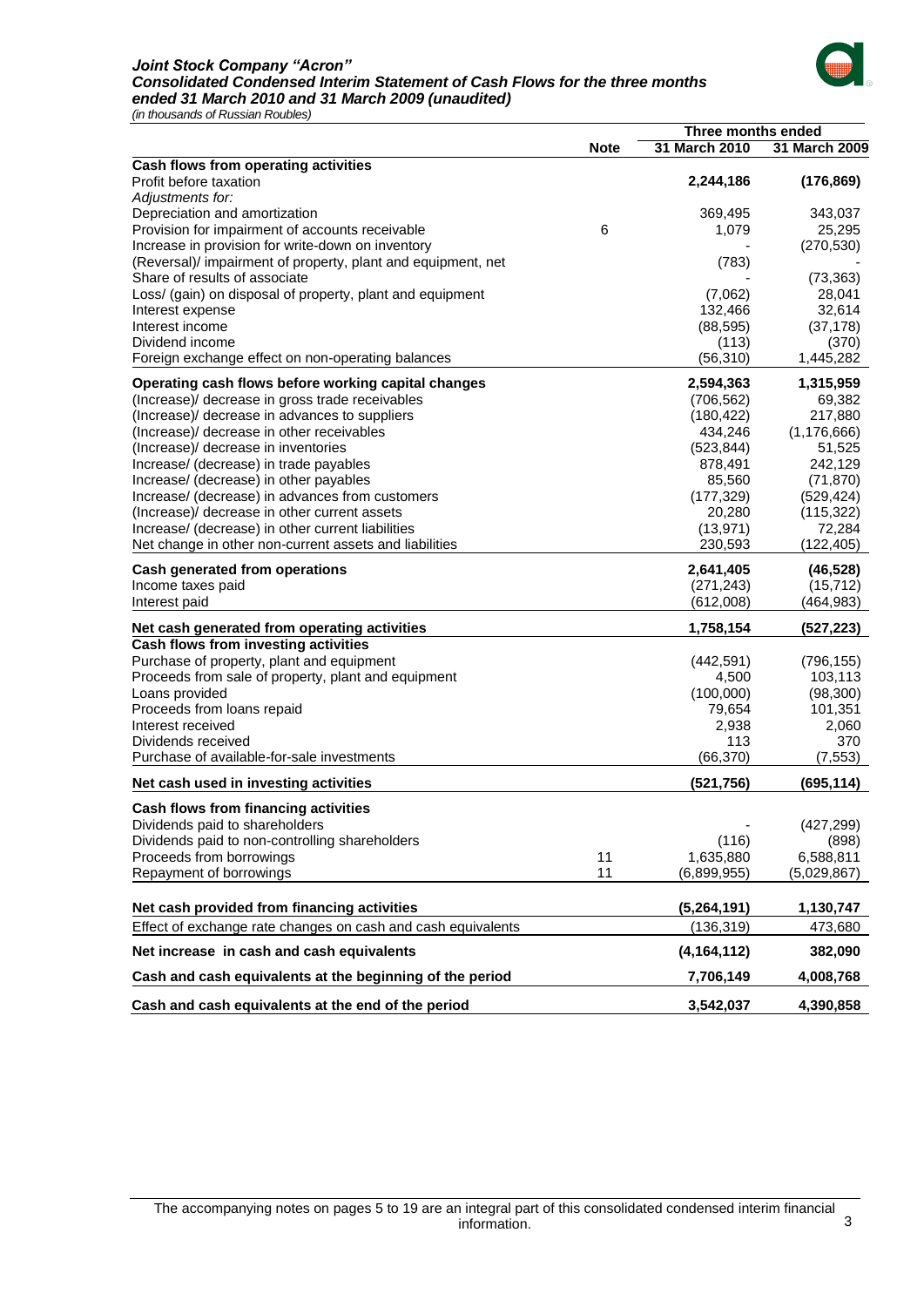#### *Joint Stock Company "Acron"*

*Consolidated Condensed Interim Statement of Changes in Equity for the three months ended 31 March 2010 and 31 March 2009 (unaudited) (in thousands of Russian Roubles)*



|                                                     | Capital and reserves attributable to the Company's owners |                          |                      |                               |                   |                                                            |                                 |                        |
|-----------------------------------------------------|-----------------------------------------------------------|--------------------------|----------------------|-------------------------------|-------------------|------------------------------------------------------------|---------------------------------|------------------------|
|                                                     | <b>Share</b><br>capital                                   | Treasurv<br>shares       | Retained<br>earnings | <b>Revaluation</b><br>reserve | Other<br>reserves | <b>Cumulative</b><br>currency<br>translation<br>difference | Non-<br>controlling<br>interest | <b>Total</b><br>equity |
| <b>Balance at 1 January 2009</b>                    | 3,125,018                                                 | (46, 326)                | 15,391,110           | 3,953,554                     | (248, 466)        | 189,984                                                    | 2,810,532                       | 25,175,406             |
| <b>Comprehensive income</b>                         |                                                           |                          |                      |                               |                   |                                                            |                                 |                        |
| Profit for the period                               |                                                           | $\blacksquare$           | (840,089)            |                               |                   |                                                            | (9,277)                         | (849, 366)             |
| Other comprehensive income                          |                                                           |                          |                      |                               |                   |                                                            |                                 |                        |
| Fair value losses on available-for-sale investments |                                                           |                          |                      | 3,697,608                     |                   |                                                            | (6, 186)                        | 3,691,422              |
| Currency translation differences                    |                                                           |                          |                      |                               |                   | 246,865                                                    | 126,547                         | 373,412                |
| Income tax recorded in other comprehensive income   |                                                           | $\overline{\phantom{a}}$ | ٠                    | (739,556)                     |                   |                                                            | 1,237                           | (738, 319)             |
| Total other comprehensive income                    |                                                           |                          |                      | 2,958,052                     | ٠                 | 246,865                                                    | 121,598                         | 3,326,515              |
| Total comprehensive income                          |                                                           |                          | (840,089)            | 2,958,052                     |                   | 246,865                                                    | 112,321                         | 2,477,149              |
| Balance at 31 March 2009                            | 3,125,018                                                 | (46, 326)                | 14,551,021           | 6,911,606                     | (248, 466)        | 436,849                                                    | 2,922,853                       | 27,652,555             |
| <b>Balance at 1 January 2010</b>                    | 3,125,018                                                 | (46, 326)                | 21,687,510           | 13,712,148                    | (248, 466)        | 294,961                                                    | 3,867,909                       | 42,392,754             |
| <b>Comprehensive income</b>                         |                                                           |                          |                      |                               |                   |                                                            |                                 |                        |
| Profit for the period                               |                                                           | $\blacksquare$           | ,580,465             |                               |                   | $\blacksquare$                                             | 166,252                         | 1,746,717              |
| Other comprehensive income                          |                                                           |                          |                      |                               |                   |                                                            |                                 |                        |
| Fair value gains on available-for-sale investments  |                                                           |                          |                      | (2,275,936)                   |                   |                                                            | (923, 439)                      | (3, 199, 375)          |
| Currency translation differences                    |                                                           |                          |                      |                               |                   | (29, 719)                                                  | (312)                           | (30,031)               |
| Income tax recorded in other comprehensive income   |                                                           |                          |                      | 455,187                       |                   |                                                            | 184,688                         | 639,875                |
| Total other comprehensive income                    |                                                           |                          |                      | (1,820,749)                   | ٠                 | (29, 719)                                                  | (739,063)                       | (2,589,531)            |
| Total comprehensive income                          | $\overline{\phantom{a}}$                                  | $\blacksquare$           | ,580,465             | (1,820,749)                   | $\blacksquare$    | (29,719)                                                   | (572, 811)                      | (842, 814)             |
| <b>Balance at 31 March 2010</b>                     | 3,125,018                                                 | (46, 326)                | 23,267,975           | 11,891,399                    | (248,466)         | 265,242                                                    | 3,295,098                       | 41,549,940             |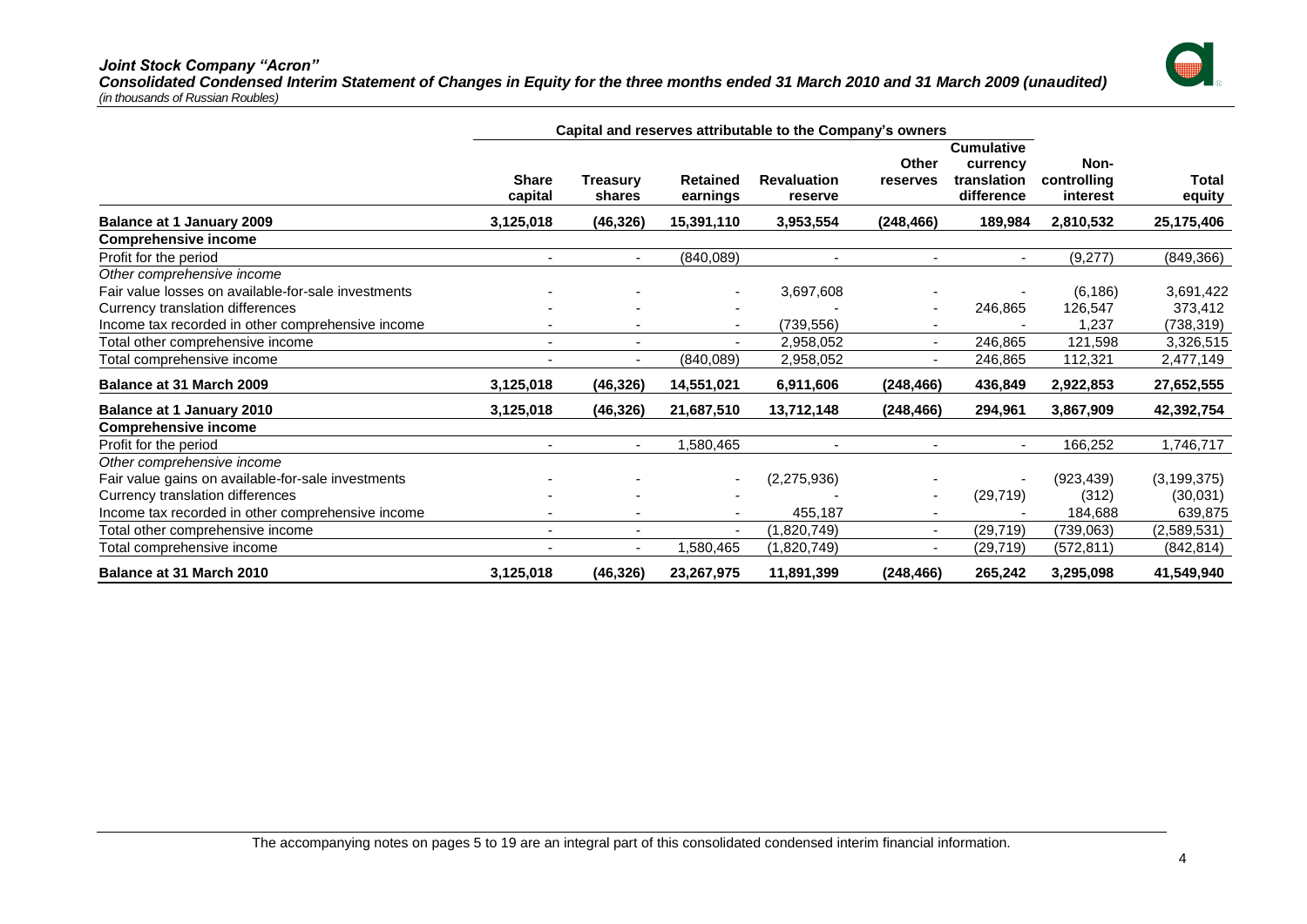

#### <span id="page-6-0"></span>**1 Acron Group and its Operations**

These unaudited consolidated condensed interim financial information has been prepared in accordance with International Financial Reporting Standards for the three months ended 31 March 2010 for Joint Stock Company "Acron" (the "Company" or "Acron") and its subsidiaries (together referred to as the "Group" or "Acron Group").

The Group's principal activities include the manufacture, distribution and sales of chemical fertilizers and related by-products. The Group's manufacturing facilities are primarily based in the Novgorodskaya and Smolenskaya oblasts of Russia and also in China. Acron was incorporated as a joint stock company on 19 November 1992. On that date the majority of assets and liabilities previously managed by the state conglomerate "Azot" were transferred to the Company. The transfer of assets and liabilities was made in accordance with Decree No. 721 on the privatisation of state companies approved on 1 July 1992.

The Group's ultimate parent is Subero Associates Inc (British Virgin Islands) (2009: Subero Associates Inc). As at 31 March 2010 and 31 December 2009 the Group was ultimately controlled by Mr. Viatcheslav Kantor.

The Company's registered office is at Novgorod-the-Great, 173012, Russian Federation.

#### <span id="page-6-1"></span>**2 Basis of Preparation of the Financial Statements**

**Basis of preparation.** These unaudited consolidated condensed interim financial information for the three months ended 31 March 2010 has been prepared in accordance with IAS 34, Interim Financial Reporting. These unaudited consolidated condensed interim financial information should be read in conjunction with the consolidated financial statements for the year ended 31 December 2009.

*Presentation currency.* All amounts in these unaudited consolidated condensed interim financial information are presented in thousands of Russian Roubles, unless otherwise stated. The unaudited consolidated condensed interim financial information is based on the statutory records, with adjustments and reclassifications recorded for the purpose of fair presentation in accordance with IFRS.

*Accounting for the effect of inflation.* Prior to 1 January 2003 the adjustments and reclassifications made to the statutory records in Russia for the purpose of IFRS presentation included the restatement of balances and transactions for the changes in the general purchasing power of the RUB in accordance with IAS 29, Financial Reporting in Hyperinflationary Economies. IAS 29 requires that the financial statements prepared in the currency of a hyperinflationary economy be stated in terms of the measuring unit current at the reporting date. As the characteristics of the economic environment of the Russian Federation indicate that hyperinflationary has ceased, effective from 1 January 2003 the Group no longer applies the provisions of IAS 29. Accordingly, the amounts expressed in the measuring unit current at 31 December 2002 are treated as the basis for the carrying amounts in these consolidated financial statements.

#### <span id="page-6-2"></span>**3 Summary of Significant Accounting Policies**

#### **3.1 Group accounting**

*Consolidated financial statements.* Subsidiaries are those companies and other entities (including special purpose entities) in which the Group, directly or indirectly, has an interest of more than one half of the voting rights or otherwise has power to govern the financial and operating policies so as to obtain benefits. The existence and effect of potential voting rights that are presently exercisable or presently convertible are considered when assessing whether the Group controls another entity. Subsidiaries are consolidated from the date on which control is transferred to the Group (acquisition date) and are de-consolidated from the date that control ceases.

The purchase method of accounting is used to account for the acquisition of subsidiaries except for those acquired as the result of the business combinations under common control.

Up to 1 January 2009 the cost of an acquisition was measured at the fair value of the assets given up, equity instruments issued and liabilities incurred or assumed at the date of exchange, plus costs directly attributable to the acquisition. The date of exchange is the acquisition date where a business combination is achieved in a single transaction, and is the date of each share purchase where a business combination is achieved in stages by successive share purchases.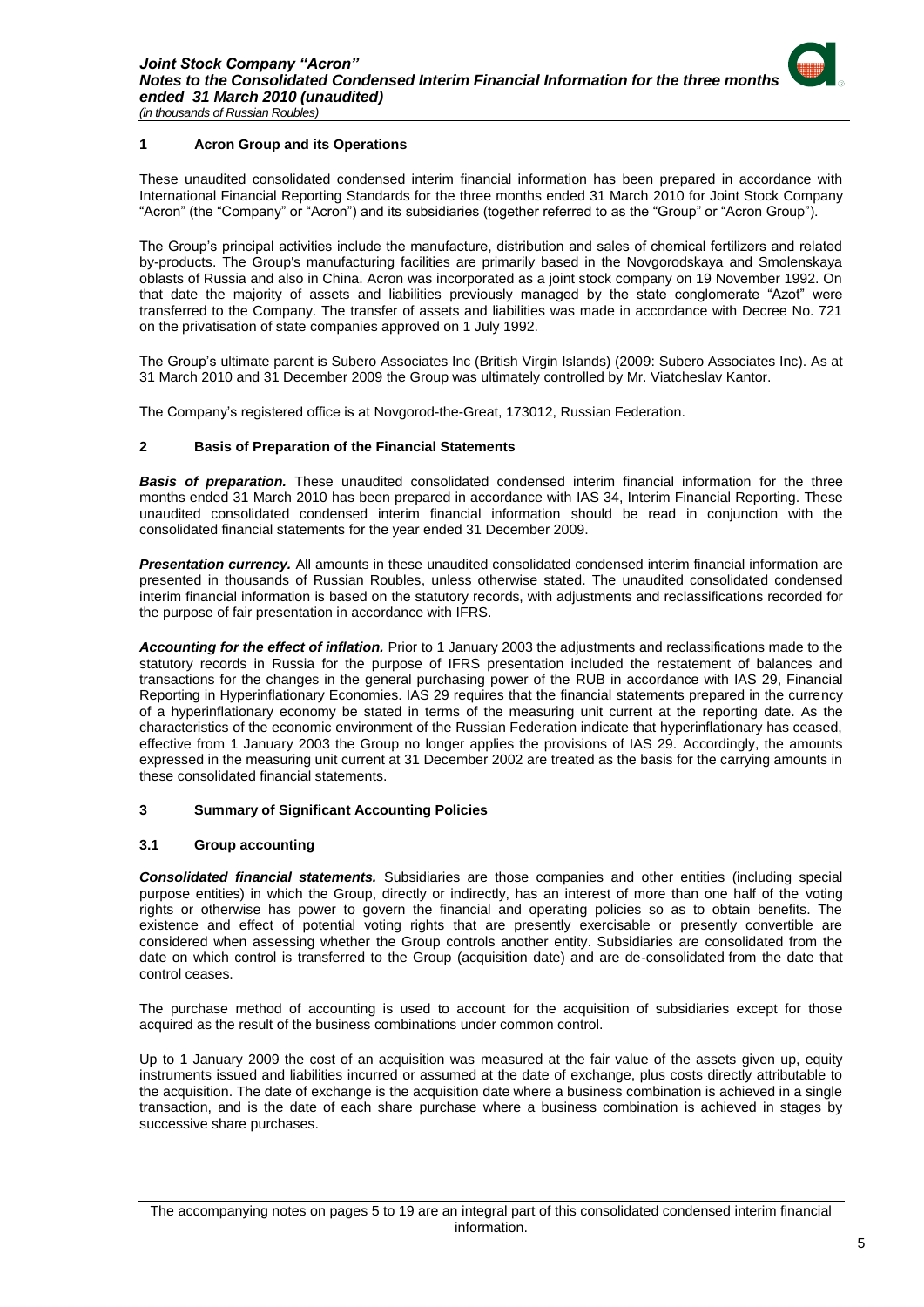The excess of the cost of acquisition over the acquirer's share of the fair value of the net assets of the acquiree at each exchange transaction represented goodwill. The excess of the acquirer's interest in the net fair value of the identifiable assets, liabilities and contingent liabilities acquired over cost ("negative goodwill") was recognised immediately in profit or loss. Identifiable assets acquired and liabilities and contingent liabilities assumed in a business combination were measured at their fair values at the acquisition date, irrespective of the extent of any non-controlling interest.

From 1 January 2009 the consideration transferred in a business combination is measured at fair value, which is calculated as the sum of the acquisition-date fair values of the assets transferred by the acquirer, the liabilities incurred by the acquirer to former owners of the acquiree and the equity interests issued by the acquirer. The acquisition date is the date on which the acquirer obtains control of the acquiree. In a business combination achieved in stages, the acquirer shall remeasure its previously held equity interest in the acquiree at its acquisition-date fair value and recognise the resulting gain or loss, if any, in profit or loss.

As of the acquisition date, the acquirer recognises the identifiable assets acquired, the liabilities assumed and any non-controlling interest in the acquiree. The acquirer recognises goodwill as of the acquisition date measured as the excess of (a) over (b) below:

- (a) the aggregate of the consideration transferred measured in accordance with IFRS 3; the amount of any noncontrolling interest in the acquiree measured in accordance with IFRS 3; and in a business combination achieved in stages, the acquisition-date fair value of the acquirer's previously held equity interest in the acquiree.
- (b) the net of the acquisition-date amounts of the identifiable assets acquired and the liabilities assumed measured in accordance with IFRS 3.

Should the acquirer make a bargain purchase, which is a business combination in which the amount of share in net assets acquired exceeds the aggregate of the amount of consideration transferred, the acquirer shall recognise the resulting gain in profit or loss on the acquisition date. The gain shall be attributed to the acquirer.

Intercompany transactions, balances and unrealised gains on transactions between group companies are eliminated; unrealised losses are also eliminated unless the cost cannot be recovered. The Company and all of its subsidiaries use uniform accounting policies consistent with the Group's policies.

Non-controlling interest is that part of the net results and of the net assets of a subsidiary, which is attributable to interests which are not owned, directly or indirectly, by the Company. Non-controlling interest forms a separate component of the Group's equity.

*Purchases of non-controlling interests.* The Group applies economic entity model to account for transactions with non-controlling shareholders pursuant to early adoption of IAS 27 (Revised). Any difference between the purchase consideration and the carrying amount of non-controlling interest acquired is recorded as capital transaction directly in equity. Prior to 1 January 2009 the difference, if any, between the carrying amount of a minority interest and the amount paid to acquire it was recorded as goodwill.

*Purchases of subsidiaries from parties under common control.* Purchases of subsidiaries as the result of business combinations under common control are accounted for using the predecessor values method. Under this method the financial statements of the combined entity are presented as if the businesses had been combined from the beginning of the earliest period presented or, if later, the date when the combining entities were first brought under common control. The assets and liabilities of the subsidiary transferred under common control are at the predecessor entity's carrying amounts. The predecessor entity is considered to be the highest reporting entity in which the subsidiary's IFRS financial information was consolidated. Related goodwill inherent in the predecessor entity's original acquisitions is also recorded in these financial statements. Any difference between the carrying amount of net assets, including the predecessor entity's goodwill, and the consideration paid is accounted for in these consolidated financial statements as an adjustment to equity.

*Investments in associates.* Associates are entities over which the Group has significant influence (directly or indirectly), but not control, generally accompanying a shareholding of between 20 and 50 percent of the voting rights. Investments in associates are accounted for by the equity method of accounting and are initially recognised at cost. The carrying amount of associates includes goodwill identified on acquisition less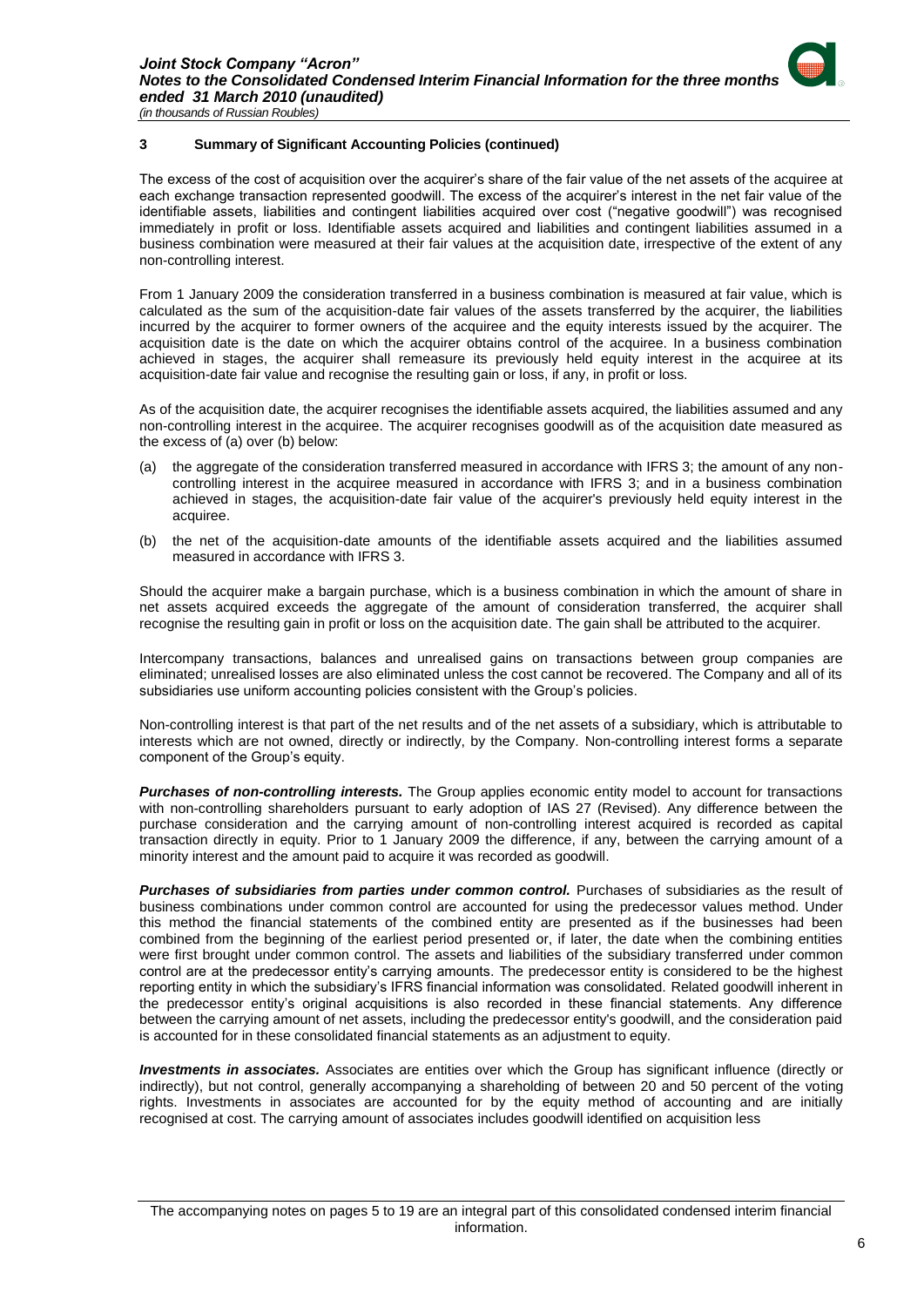accumulated impairment losses, if any. The Group's share of the post-acquisition profits or losses of associates is recorded in profit or loss for the year as share of result of associates.

When the Group's share of losses in an associate equals or exceeds its interest in the associate, including any other unsecured receivables, the Group does not recognise further losses, unless it has incurred obligations or made payments on behalf of the associate.

Unrealised gains on transactions between the Group and its associates are eliminated to the extent of the Group's interest in the associates; unrealised losses are also eliminated unless the transaction provides evidence of an impairment of the asset transferred.

#### **3.2 Cash and cash equivalents**

Cash and cash equivalents include cash in hand, deposits held at call with banks, and other short-term highly liquid investments with original maturities of three months or less. Cash and cash equivalents are carried at amortised cost using the effective interest method. Bank overdrafts are shown within borrowings in the current liabilities statement of financial position. Restricted balances are excluded from cash and cash equivalents for the purposes of the cash flow statement. Balances restricted from being exchanged or used to settle a liability for at least twelve months after the reporting date are included in other non-current assets.

#### **3.3 Trade and other receivables**

Trade and other receivables are carried at amortised cost using the effective interest method. A provision for impairment of receivables is established when there is objective evidence that the Group will not be able to collect all amounts due according to the original terms of receivables. The amount of the provision is the difference between the carrying amount and the recoverable amount, being the present value of estimated future cash flows, discounted at the original effective rate of interest. The amount of the provision is recognised in the statement of comprehensive income. The primary factors that the Group considers whether a receivable is impaired is its overdue status. The following other principal criteria are also used to determine whether there is objective evidence that an impairment loss has occurred:

- any portion of the receivable is overdue and the late payment cannot be attributed to a delay caused by the settlement systems;
- the counterparty experiences a significant financial difficulty as evidenced by its financial information that the Group obtains;
- the counterparty considers bankruptcy or a financial reorganisation;
- there is adverse change in the payment status of the counterparty as a result of changes in the national or local economic conditions that impact the counterparty.

#### **3.4 Value added tax**

Output value added tax related to sales is payable to tax authorities on the earlier of (a) collection of the receivables from customers or (b) delivery of goods or services to customers. Input VAT is generally recoverable against output VAT upon receipt of the VAT invoice. The tax authorities permit the settlement of VAT on a net basis. VAT related to sales and purchases is recognised in the statement of financial position on a gross basis and disclosed separately as an asset and liability. Where provision has been made for impairment of receivables, impairment loss is recorded for the gross amount of the debtor, including VAT.

#### **3.5 Inventories**

Inventories comprise raw materials, finished goods, work in progress, catalytic agents, spare parts and other materials and supplies. Catalytic agents consumed for the period of more than 12 months are presented within other non-current assets in the amount of RUB 687,267 (31 December 2009: RUB 694,239). Inventories are recorded at the lower of cost and net realisable value. Cost of inventory is determined on the weighted average basis. The cost of finished goods and work in progress comprises raw material, direct labour, other direct costs and related production overheads (based on normal operating capacity) but excludes borrowing costs. Net realisable value is the estimated selling price in the ordinary course of business, less the cost of completion and selling expenses.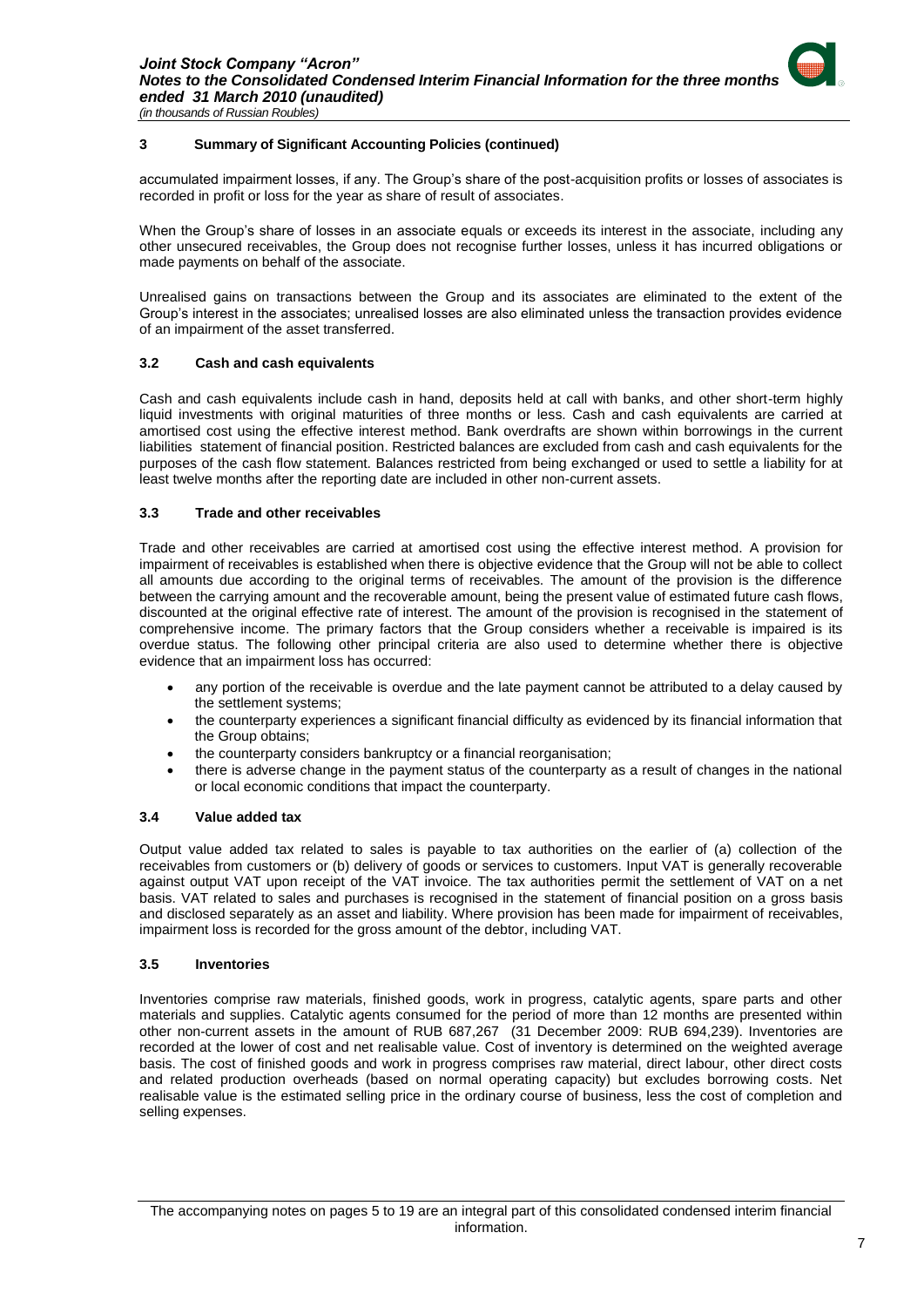#### **3.6 Property, plant and equipment**

Property, plant and equipment are recorded at cost, restated where applicable to the equivalent purchasing power of the Russian Rouble at 31 December 2002 for assets acquired prior to 1 January 2003, less accumulated depreciation and provision for impairment, where required.

At each reporting date management assess whether there is any indication of impairment of property, plant and equipment. If any such indication exists, the management estimates the recoverable amount, which is determined as the higher of an asset's fair value less cost to sell and its value in use. The carrying amount is reduced to the recoverable amount and the difference is recognised as an expense (impairment loss) in the statement of comprehensive income. An impairment loss recognised for an asset in prior years is reversed if there has been a change in the estimates used to determine the assets recoverable amount. Gains and losses on disposals determined by comparing proceeds with carrying amount are recognised in the profit or loss.

Land is not depreciated. Depreciation on other items of property, plant and equipment is calculated to allocate cost of property, plant and equipment to their residual values on a straight-line basis. The depreciation periods, which approximate the estimated useful economic lives of the respective assets, are as follows:

|                                    | Number of years |
|------------------------------------|-----------------|
| <b>Buildings</b>                   | 40 to 50        |
| Plant and machinery                | 10 to $20$      |
| Other equipment and motor vehicles | 5 to 20         |

The residual value of an asset is the estimated amount that the Group would currently obtain from disposal of the asset less the estimated costs of disposal, if the asset were already of the age and in the condition expected at the end of its useful life. The assets' residual values and useful lives are reviewed, and adjusted if appropriate, at each reporting date.

Repair and maintenance expenditure is expensed as incurred. Major renewals and improvements are capitalised and the assets replaced are retired. Gains and losses arising from the retirement or disposal of property, plant and equipment are included in the statement of income as incurred.

Borrowing costs on specific or general funds borrowed to finance the construction of qualifying asset are capitalised, during the period of time that is required to complete and prepare the asset for its intended use. All other borrowing costs are expensed.

#### **3.7 Leasehold land**

Leases of land are classified as operating leases. The pre-paid lease payments are amortised over the lease period of 30 years on a straight-line basis.

#### **3.8 Intangible assets**

*Goodwill.* Goodwill on acquisitions of subsidiaries is presented separately in the consolidated statement of financial position. Goodwill is carried at cost less accumulated impairment losses, if any.

The Group tests goodwill for impairment at least annually and whenever there are indications that goodwill may be impaired. Goodwill is allocated to the cash-generating units, or groups of cash-generating units, that are expected to benefit from the synergies of the business combination. Such units or group of units represent the lowest level at which the Group monitors goodwill and are not larger than an operating segment. Gains or losses on disposal of an operation within a cash generating unit to which goodwill has been allocated include the carrying amount of goodwill associated with the operation disposed of, generally measured on the basis of the relative values of the operation disposed of and the portion of the cash-generating unit which is retained.

*Other intangible assets.* The entire Group's other intangible assets have definite useful lives and primarily include capitalised computer software, patents, acquired trademarks and licences. They are capitalised on the basis of the costs incurred to acquire and bring them to use. Intangible assets are amortised using the straightline method over their useful lives, but not exceeding 20 years.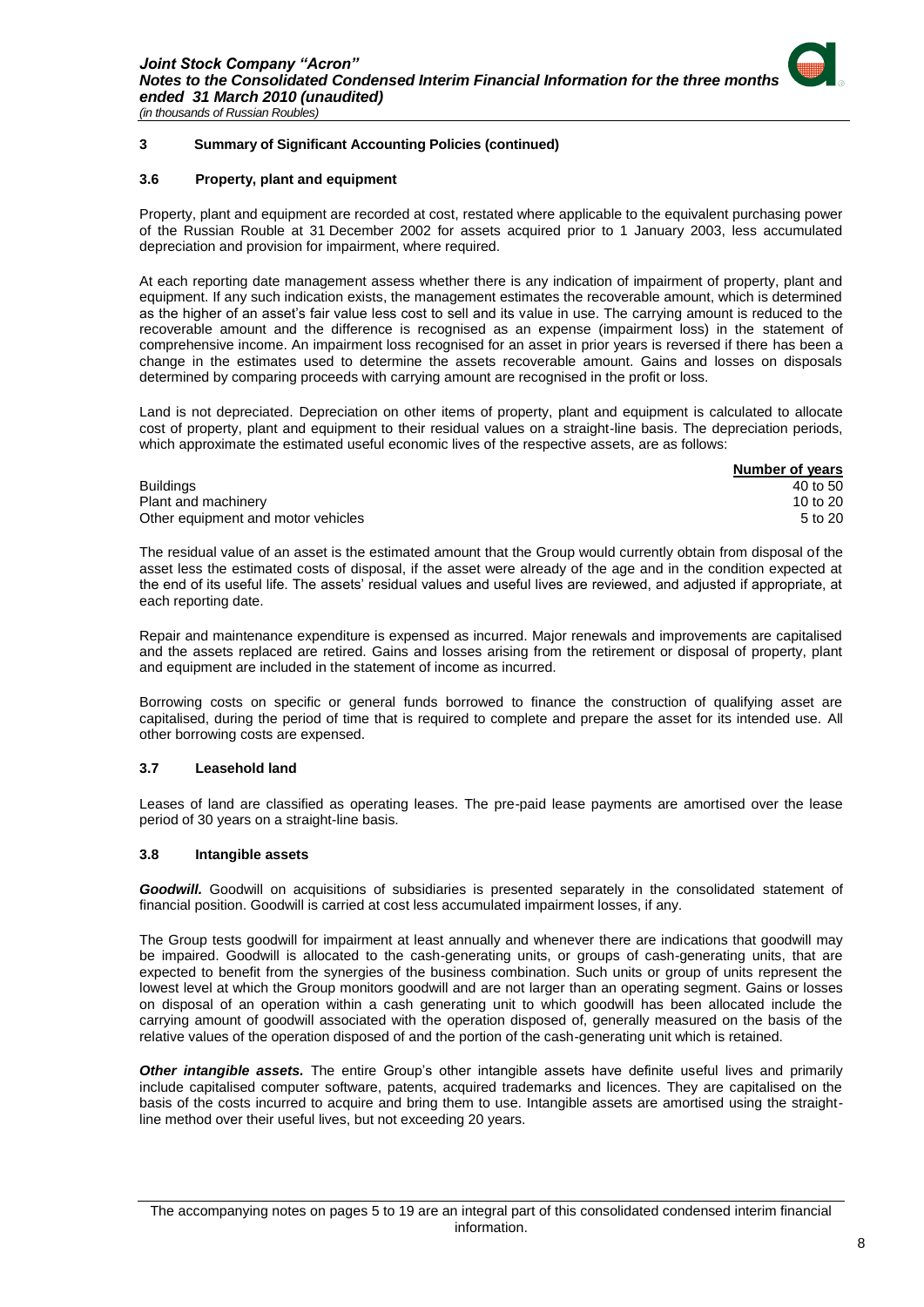

#### **3.9 Borrowings**

*Borrowings* are stated at amortised cost using the effective interest method; any difference between fair value of the proceeds (net of transaction costs) and the redemption amount is recognised as interest expense over the period of the borrowings.

*Capitalisation of borrowing costs.* Borrowing costs directly attributable to the acquisition, construction or production of assets that necessarily take a substantial time to get ready for intended use or sale (qualifying assets) are capitalised as part of the costs of those assets. Capitalisation of borrowing costs continues up to the date when the assets are substantially ready for their use or sale.

The Group capitalises borrowing costs that could have been avoided if it had not made capital expenditure on qualifying assets. Borrowing costs capitalised are calculated at the group's average funding cost (the weighted average interest cost is applied to the expenditures on the qualifying assets), except to the extent that funds are borrowed specifically for the purpose of obtaining a qualifying asset. Where this occurs, actual borrowing costs incurred less any investment income on the temporary investment of those borrowings are capitalised.

#### **3.10 Income taxes**

Income taxes have been provided for in the consolidated financial statements in accordance with the legislation of the countries, where most significant subsidiaries of the Group are located, enacted or substantively enacted by the end of the reporting period. The income tax charge comprises current tax and deferred tax and is recognised in the consolidated statement of comprehensive income except if it is recognised in other comprehensive income or directly in equity because it relates to transactions that are also recognised, in the same or a different period, in other comprehensive income or directly in equity. Corporate profit tax rate is 20% (2009: 20%) for Russia, where the most significant Group subsidiaries are registered. With effect from 1 January 2009, the rate of profit tax payable by companies in the Russian Federation can range from 15.5% to 20%, depending on applicable rates set by regional authorities.

Current income tax is the amount expected to be paid to or recovered from the taxation authorities in respect of taxable profits or losses for the current and prior periods. Taxes, other than on income, are recorded within operating expenses.

Deferred income tax is provided using the balance sheet liability method for tax loss carry forwards and temporary differences arising between the tax bases of assets and liabilities and their carrying amounts for financial reporting purposes. In accordance with the initial recognition exemption, deferred taxes are not recorded for temporary differences on initial recognition of an asset or a liability in a transaction other than a business combination if the transaction, when initially recorded, affects neither accounting nor taxable profit. Deferred tax liabilities are not recorded for temporary differences on initial recognition of goodwill and subsequently for goodwill which is not deductible for tax purposes. Deferred tax balances are measured at tax rates enacted or substantively enacted at the reporting date, which are expected to apply to the period when the temporary differences will reverse or the tax loss carry forwards will be utilised. Deferred tax assets and liabilities are netted only within the individual companies of the Group. Deferred tax assets for deductible temporary differences and tax loss carry forwards are recorded only to the extent that it is probable that future taxable profit will be available against which the deductions can be utilised.

Deferred income tax is provided on post acquisition retained earnings of subsidiaries, except where the Group controls the subsidiary's dividend policy and it is probable that the difference will not reverse through dividends or otherwise in the foreseeable future.

The Group's uncertain tax positions are reassessed by management at the end of each reporting period. Liabilities are recorded for income tax positions that are determined by management as more likely than not to result in additional taxes being levied if the positions were to be challenged by the tax authorities. The assessment is based on the interpretation of tax laws that have been enacted or substantively enacted by the end of the reporting period and any known court or other rulings on such issues. Liabilities for penalties, interest and taxes other than on income are recognised based on management's best estimate of the expenditure required to settle the obligations at the end of the reporting period.

#### **3.11 Foreign currency transactions**

*Foreign currency translation.* Functional currency of each of the Group's consolidated entities is the currency of the primary economic environment in which the entity operates. The Company's functional currency and the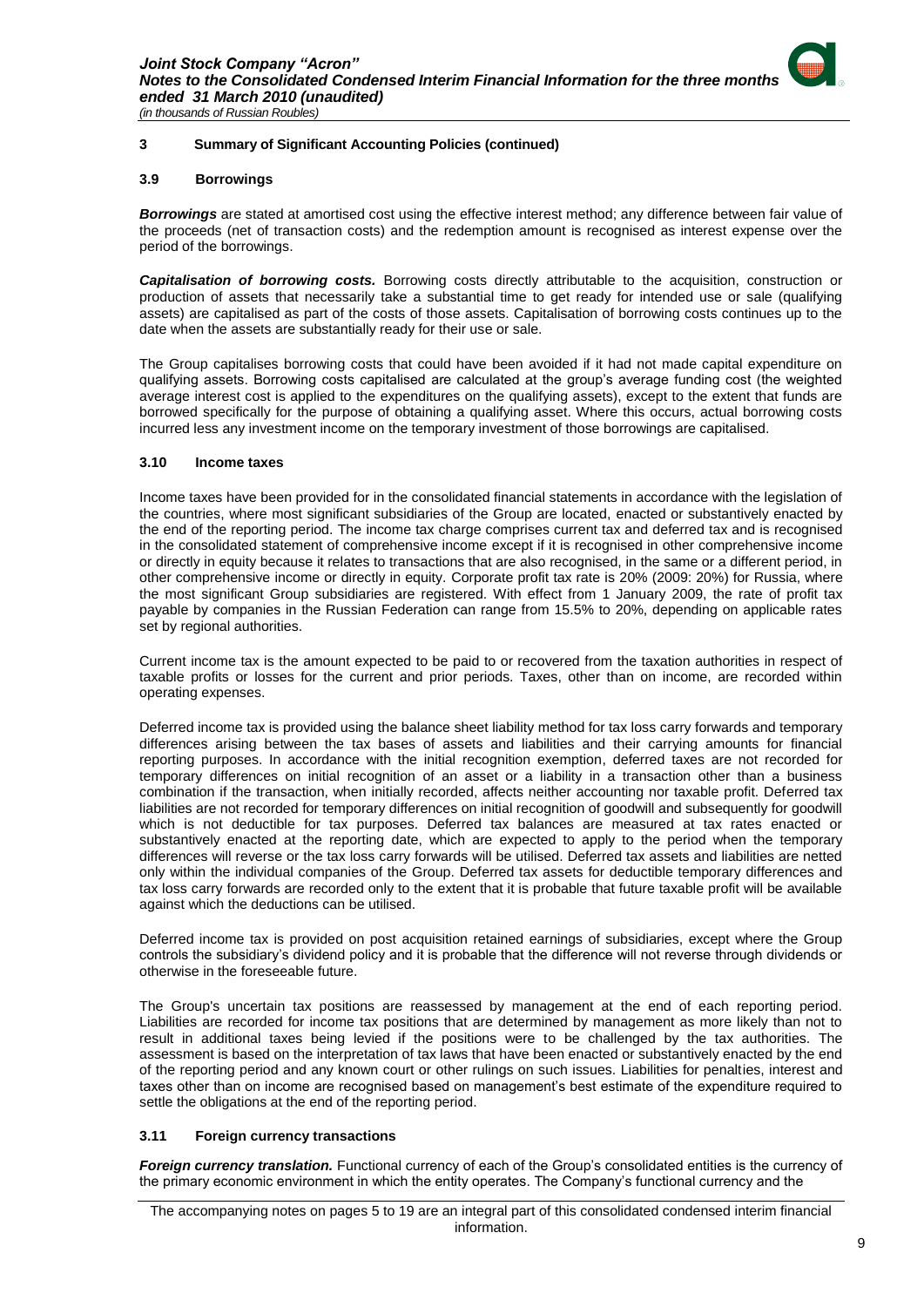Group's presentation currency is the national currency of the Russian Federation, Russian Rouble ("RUB"). The functional currency of the Company's subsidiary Shandong Hongri Acron Chemical Joint Stock Company Limited (China) is Chinese yuan (CNY).

For the Company and its subsidiaries monetary assets and liabilities are translated into each entity's functional currency at the official exchange rate of the Central Bank at the respective ends of the reporting periods. Foreign exchange gains and losses resulting from the settlement of the transactions and from the translation of monetary assets and liabilities into each entity's functional currency at year-end official exchange rates of the Central Bank are recognised in profit or loss. Translation at year-end rates does not apply to non-monetary items. Effects of exchange rate changes on the fair value of equity securities are recorded as part of the fair value gain or loss.

Foreign exchange gains and losses on operating items are presented within other operating expenses, foreign exchange gain and losses on finance items are presented within net finance income.

*Translation from functional to presentation currency.* The results and financial position of each group entity (functional currency of none of which is a currency of a hyperinflationary economy) are translated into the presentation currency as follows:

- (i) assets and liabilities for each statement of financial position presented are translated at the closing rate at the date of that statement of financial position;
- (ii) income and expenses for each statement of comprehensive income are translated at average exchange rates (unless this average is not a reasonable approximation of the cumulative effect of the rates prevailing on the transaction dates, in which case income and expenses are translated at the dates of the transactions); and
- (iii) components of equity are translated at the historic rate; and
- (iv) all resulting exchange differences are recognised in other comprehensive income.

Goodwill and fair value adjustments arising on the acquisition of a foreign entity are treated as assets and liabilities of the foreign entity and translated at the closing rate. When a subsidiary is disposed of through sale, liquidation, repayment of share capital or abandonment of all, or part of, that entity, the exchange differences deferred in equity are reclassified from other comprehensive income to profit or loss.

At 31 March 2010 the principal rate of exchange used for translating foreign currency balances was USD 1 = RUB 29.3638, USD 1 = CNY 6.8263 (31 December 2009: USD 1 = RUB 30.2442 , USD 1 = CNY 6.8282). Exchange restrictions and controls exist relating to converting Russian Roubles into other currencies.

#### **3.12 Provisions for liabilities and charges**

Provisions are recognised when the Group has a present legal or constructive obligation as a result of past events, and it is probable that an outflow of resources will be required to settle the obligation, and a reliable estimate of the amount can be made. Where the Group expects a provision to be reimbursed, for example under an insurance contract, the reimbursement is recognised as a separate asset but only when the reimbursement is virtually certain.

Provisions are evaluated and re-estimated annually, and are included in the financial statements at their expected net present values using discount rates appropriate to the Company or its subsidiaries in applicable economic environment at each end of the reporting period.

*Uncertain tax positions.* The Group's uncertain tax positions are reassessed by management at every reporting date. Liabilities are recorded for income tax positions that are determined by management as less likely than not to be sustained if challenged by tax authorities, based on the interpretation of tax laws that have been enacted or substantively enacted by the end of the reporting period. Liabilities for penalties, interest and taxes other than on income are recognised based on management's best estimate of the expenditure required to settle the obligations at the end of the reporting period.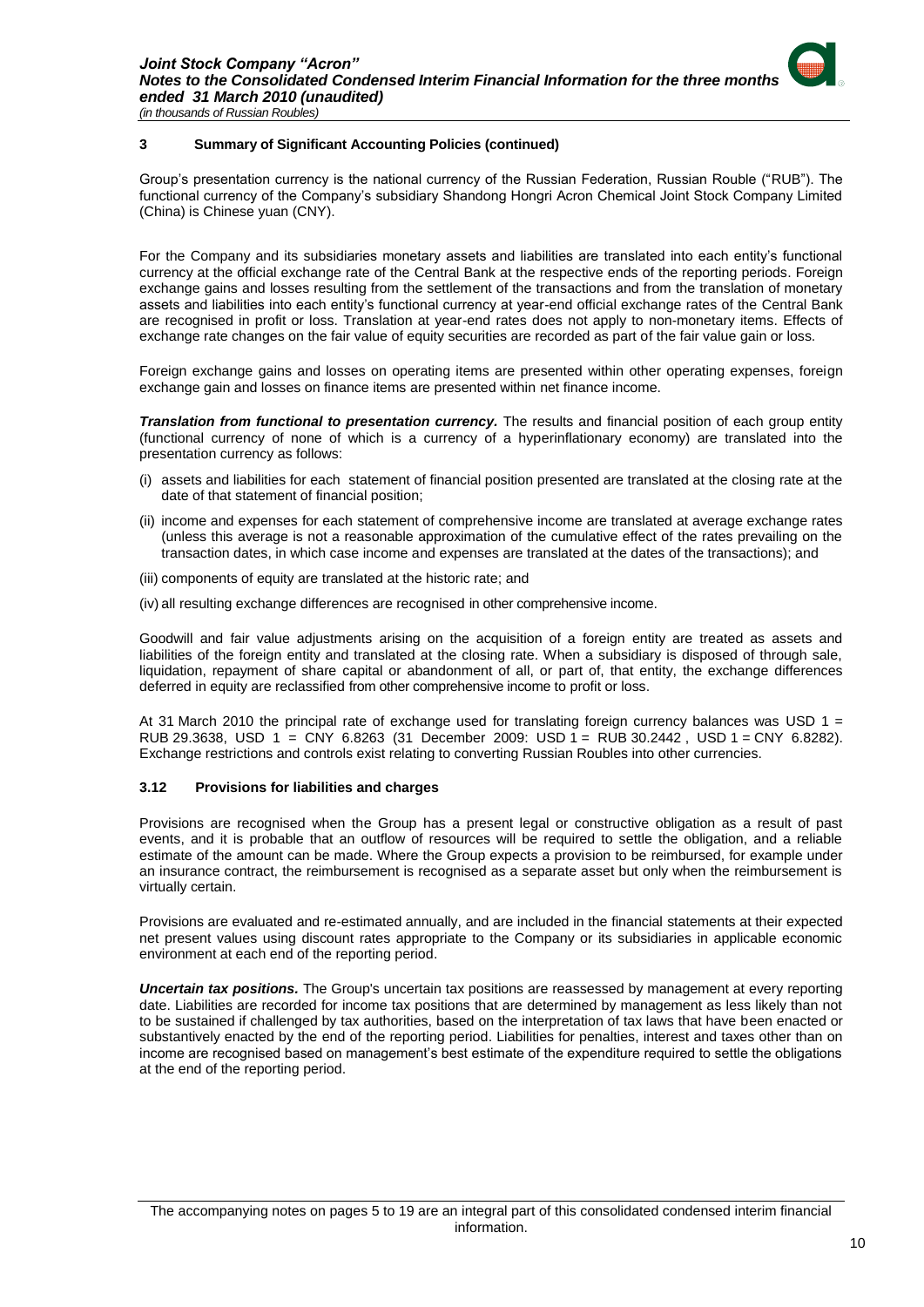

#### **3.13 Shareholders' equity**

**Share capital.** Ordinary shares are classified as equity. Incremental costs directly attributable to the issue of new shares are shown in equity as a deduction, net of tax, from the proceeds. Any excess of the fair value of consideration received over the par value of shares issued is presented in the notes as a share premium.

*Treasury shares.* Where any Group company purchases the Company's equity share capital, the consideration paid, including any directly attributable incremental costs (net of income taxes) is deducted from equity attributable to the Company's owners until the shares are cancelled, reissued or disposed of. Where such shares are subsequently sold or reissued, any consideration received, net of any directly attributable incremental transaction costs and the related income tax effects, is included in equity attributable to the Company's owners.

*Dividends.* Dividends are recognised as a liability and deducted from equity at the reporting date only if they are declared and approved before or on the reporting date. Dividends are disclosed when they are proposed before the reporting date or proposed or declared after the balance sheet date but before the financial statements are authorised for issue.

#### **3.14 Revenue recognition**

Revenues from sales of chemical fertilisers and related by-products are recognised at the point of transfer of risks and rewards of ownership of the goods, normally when the goods are shipped. If the Group agrees to transport goods to a specified location, revenue is recognised when the goods are passed to the customer at the destination point.

Sales of services are recognised in the accounting period in which the services are rendered, by reference to stage of completion of the specific transaction assessed on the basis of the actual service provided as a proportion of the total services to be provided. Sales are shown net of VAT, custom duties and discounts, and after eliminating sales within the Group. Revenues are measured at the fair value of the consideration received or receivable. When the fair value of consideration received cannot be measured reliably, the revenue is measured at the fair value of the goods or service given up.

Interest income is recognised on a time-proportion basis using the effective interest method.

#### **3.15 Mutual cancellations**

A portion of sales and purchases are settled by mutual settlements or non-cash settlements. These transactions are generally in the form of direct settlements through cancellation of mutual trade receivables and payables balances within the operational contracts. Non-cash settlements include promissory notes or bills of exchange, which are negotiable debt obligations. Sales and purchases that are expected to be settled by mutual settlements or other non-cash settlements are recognised based on the estimate of the fair value to be received or given up in non-cash settlements. The fair value is determined with reference to various market information. Non-cash transactions have been excluded from the cash flow statement, so investing activities, financing activities and the total of operating activities represent actual cash transactions.

The Group also accepts bills of exchange from its customers (both issued by customers and third parties) as a settlement of receivables. A provision for impairment of bills of exchange is established when there is objective evidence that the Group will not be able to collect all amounts due according to the original terms. The amount of the provision is the difference between the asset's carrying amount and the present value of estimated future cash flows, discounted at the original effective interest rate.

#### **3.16 Employee benefits**

Wages, salaries, contributions to the Russian Federation state pension and social insurance funds, paid annual leave and sick leave, bonuses, and non-monetary benefits (such as health services and kindergarten services) are accrued in the year in which the associated services are rendered by the employees of the Group and are included within labour costs in operating expenses.

*Social costs.* The Group incurs significant costs on social activities. These costs include the provision of health services, kindergartens, and the subsidy of worker holidays. These amounts represent an implicit cost of employing principally production workers and other staff and, accordingly, have been charged to operating expenses.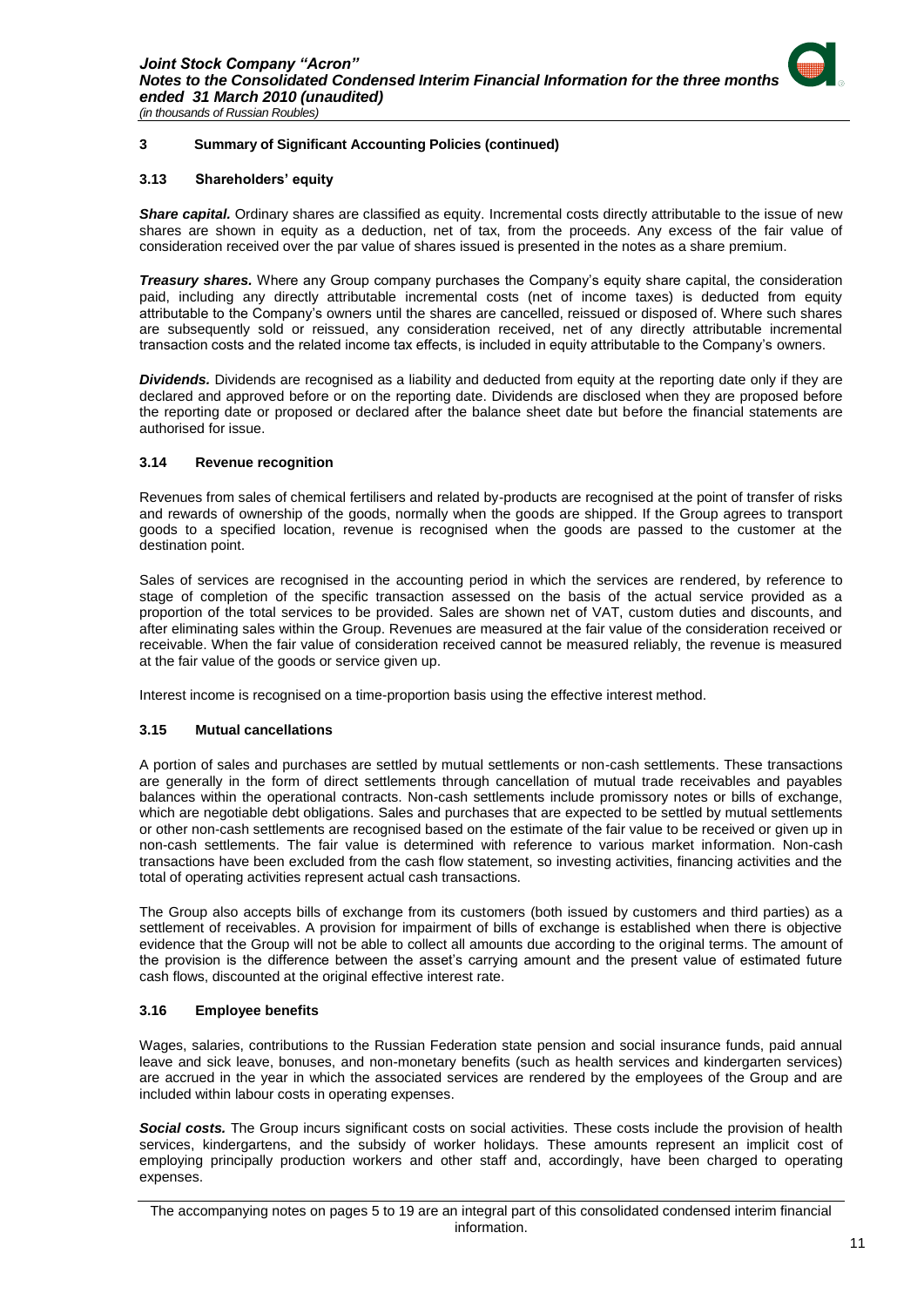**Pension costs.** In the normal course of business the Group contributes to state pension schemes on behalf of its employees. Mandatory contributions to the governmental pension scheme are accrued in the year in which the associated services are rendered by the employees of the Group.

#### **3.17 Financial assets and liabilities**

*Classification of financial assets.* The Group classifies its financial assets into the following measurement categories: available-for-sale and loans and receivables.

Loans and receivables are unquoted non-derivative financial assets with fixed or determinable payments other than those that the Group intends to sell in the near term.

All other financial assets are included in the available-for-sale category, which includes investment securities which the Group intends to hold for an indefinite period of time and which may be sold in response to needs for liquidity or changes in interest rates, exchange rates or equity prices.

*Initial recognition of financial instruments.* Financial assets and liabilities are initially recorded at fair value plus transaction costs. Fair value at initial recognition is best evidenced by the transaction price. A gain or loss on initial recognition is only recorded if there is a difference between fair value and transaction price which can be evidenced by other observable current market transactions in the same instrument or by a valuation technique whose inputs include only data from observable markets.

All purchases and sales of financial assets that require delivery within the time frame established by regulation or market convention ("regular way" purchases and sales) are recorded at trade date, which is the date that the Group commits to deliver a financial asset. All other purchases are recognised when the entity becomes a party to the contractual provisions of the instrument.

*Derecognition of financial assets.* The Group derecognises financial assets when (a) the assets are redeemed or the rights to cash flows from the assets otherwise expired or (b) the Group has transferred the rights to the cash flows from the financial assets or entered into a qualifying pass-through arrangement while (i) also transferring substantially all the risks and rewards of ownership of the assets or (ii) neither transferring nor retaining substantially all risks and rewards of ownership but not retaining control. Control is retained if the counterparty does not have the practical ability to sell the asset in its entirety to an unrelated third party without needing to impose additional restrictions on the sale.

*Available-for-sale investments.* Available-for-sale investments are carried at fair value. Interest income on available for sale debt securities is calculated using the effective interest method and recognised in profit or loss. Dividends on available-for-sale equity instruments are recognised in profit or loss when the Group's right to receive payment is established and it is probable that the dividends will be collected. All other elements of changes in the fair value are recognised in other comprehensive income until the investment is derecognised or impaired at which time the cumulative gain or loss is removed from other comprehensive income to profit or loss.

Impairment losses are recognised in profit or loss when incurred as a result of one or more events ("loss events") that occurred after the initial recognition of available-for-sale investments. A significant or prolonged decline in the fair value of an equity security below its cost is an indicator that it is impaired. The cumulative impairment loss – measured as the difference between the acquisition cost and the current fair value, less any impairment loss on that asset previously recognised in profit or loss – is removed from other comprehensive income and recognised in profit or loss. Impairment losses on equity instruments are not reversed through profit or loss. If, in a subsequent period, the fair value of a debt instrument classified as available for sale increases and the increase can be objectively related to an event occurring after the impairment loss was recognised in profit or loss, the impairment loss is reversed through current period's profit or loss.

#### **3.18 Finance lease liabilities**

Where the Group is a lessee in a lease which transferred substantially all the risks and rewards incidental to ownership to the Group, the assets leased are capitalised in property, plant and equipment at the commencement of the lease at the lower of the fair value of the leased asset and the present value of the minimum lease payments. Each lease payment is allocated between the liability and finance charges so as to achieve a constant rate on the finance balance outstanding. The interest cost is charged to the statement of comprehensive income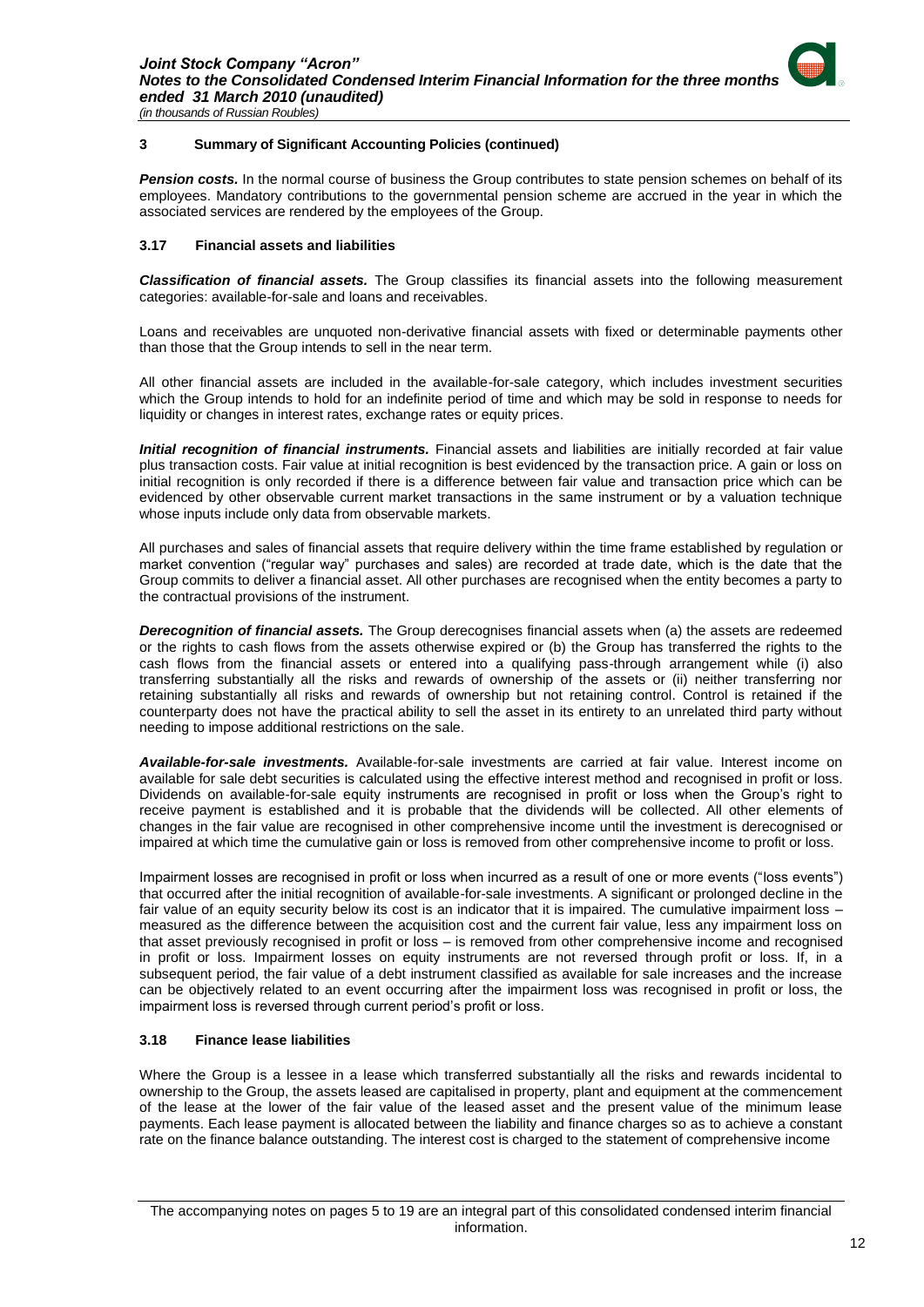over the lease period using the effective interest method. The assets acquired under finance leases are depreciated over their useful life or the shorter lease term if the Group is not reasonably certain that it will obtain ownership by the end of the lease term.

#### **3.19 Earnings per share**

Earnings per share is determined by dividing the profit or loss attributable to owners of the Company by the weighted average number of participating shares outstanding during the reporting year.

#### **3.20 Segment reporting**

Operating segments are reported in a manner consistent with the internal reporting provided to the Group's chief operating decision maker. Segments with a majority of revenue earned from sales to external customers and whose revenue, result or assets are ten percent or more of all the segments are reported separately unless they meet all qualitative and quantitative aggregation criteria, in which case they are aggregated in a single reporting segment.

#### **3.21 Exploration and evaluation expenditure**

Expenditures incurred in exploration and evaluation activities (acquisition of rights to explore; topographical, geological, geochemical and geophysical studies; exploratory drilling; trenching and sampling; and activities in relation to evaluating the technical feasibility and commercial viability of extracting a mineral resource) are capitalised. In accordance with IFRS 6, Exploration for and Evaluation of Mineral Resources*,* exploration assets are measured applying the cost model described in IAS 16, Property, Plant and Equipment, after initial recognition. Exploration assets are not depreciated until the production phase. The Group tests exploration assets for impairment when there are facts and circumstances that suggest that the carrying value of the asset may not be recoverable.

#### **3.22 Development expenditure**

Development expenditure incurred by or on behalf of the group is accumulated separately for each area of interest in which economically recoverable resources have been identified. Such expenditure comprises cost directly attributable to the construction of a mine and the related infrastructure. Once a development decision has been taken, the expenditure in respect of the area of interest is classified in assets under construction category. Costs incurred are tested for impairment upon commencement of development phase.

Development expenditure is reclassified as a "mining property'' at the end of the commissioning phase, when the mine is capable of operating in the manner intended by management. No depreciation is recognised in respect of development expenditure until they are reclassified as "mining properties''.

#### <span id="page-14-0"></span>**4 Balances and Transactions with Related Parties**

Related parties are defined in IAS 24, Related Party Disclosures. Parties are generally considered to be related if one party has the ability to control the other party, is under common control, or can exercise significant influence or joint control over the other party in making financial and operational decisions. In considering each possible related party relationship, attention is directed to the substance of the relationship, not merely the legal form.

The nature of the related party relationships for those related parties with whom the Group entered into significant transactions or had significant balances outstanding at 31 March 2010 and 31 December 2009 are detailed below.

The following turnovers and balances arise from transactions with related parties: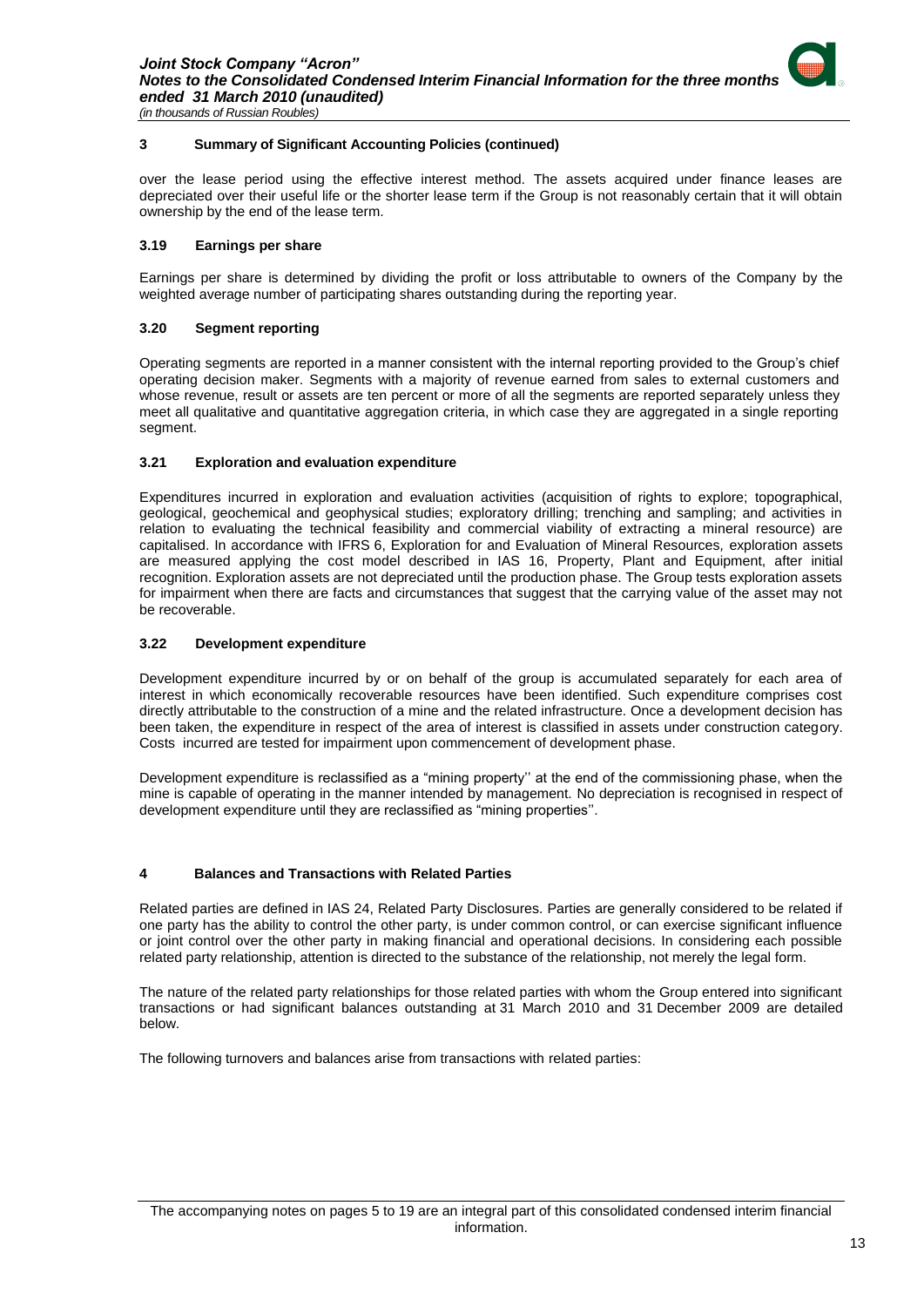#### **4 Balances and Transactions with Related Parties (continued)**

#### **i Balances with related parties**

| <b>Statement of financial position</b> |    |                                | 31 March  | 31 December |
|----------------------------------------|----|--------------------------------|-----------|-------------|
| caption                                |    | <b>Note Relationship</b>       | 2010      | 2009        |
| Trade receivables, gross               | 6  | Companies under common control | 103.215   | 101,393     |
| Prepayments                            | 6  | Companies under common control | 5.025     | 7.574       |
| Loans issued                           |    | Companies under common control | 693.916   | 718,733     |
| Other receivables                      | 6  | Companies under common control | 30.545    | 1.913       |
| Loans received                         |    | Companies under common control |           | (8,000)     |
| Trade payables                         | 10 | Companies under common control | (14, 835) | (21, 594)   |

#### **ii Transactions with related parties**

|                                   |                                | Three months ended |               |
|-----------------------------------|--------------------------------|--------------------|---------------|
| <b>Statement of comprehensive</b> |                                | 31 March           |               |
| income caption                    | <b>Note Relationship</b>       | 2010               | 31 March 2009 |
| Sales of chemical fertilizers     | Companies under common control | 18.446             | 17.366        |
| Purchases of raw materials        | Companies under common control | 95.084             | (12,356)      |
| Security services                 | Companies under common control |                    | (36, 772)     |

#### **iii Cross shareholding**

At 31 March 2010 JSC Dorogobuzh, a 72.33% subsidiary of the Group (31 December 2009: 72.33%), owned 4,147,246 ordinary shares or 8.70% of the ordinary share capital of the Company (31 December 2009: 4,147,246 ordinary shares or 8.70%). Shares owned by JSC Dorogobuzh are accounted for as treasury shares, but retain their voting rights and dividends.

#### **iv Loans issued**

At 31 March 2010 short-term loans to parties under common control totalled RUB 693,916 (31 December 2009: RUB 713,718) at interest rates in the range of 11.3% to 14.2%. The loans were unsecured.

At 31 March 2010 long-term loans to parties under common control totalled nil (31 December 2009: RUB 5,015). The loans are unsecured.

For three months ended 31 March 2010 the Group accrued interest income of RUB 24,023 (for three months ended 31 March 2009: RUB 7,778).

At 31 March 2010 loans issued to key management personnel totalled of nil (31 December 2009: RUB 6,982).

#### <span id="page-15-0"></span>**5 Cash and Cash Equivalents**

|                                                   | 31 March 2010 | 31 December 2009 |
|---------------------------------------------------|---------------|------------------|
| Cash on hand and bank balances denominated in RUB | 1.294.827     | 3.917.032        |
| Bank balances denominated in USD                  | 1,185,531     | 2,477,868        |
| Bank balances denominated in Euro                 | 346.586       | 411.363          |
| Bank balances denominated in Canadian dollars     | 3.856         | 4.029            |
| Bank balances denominated in Estonian krone       | 26.434        | 72.101           |
| Bank balances denominated in CNY                  | 684.803       | 823,756          |
| Total cash and cash equivalents                   | 3.542.037     | 7,706,149        |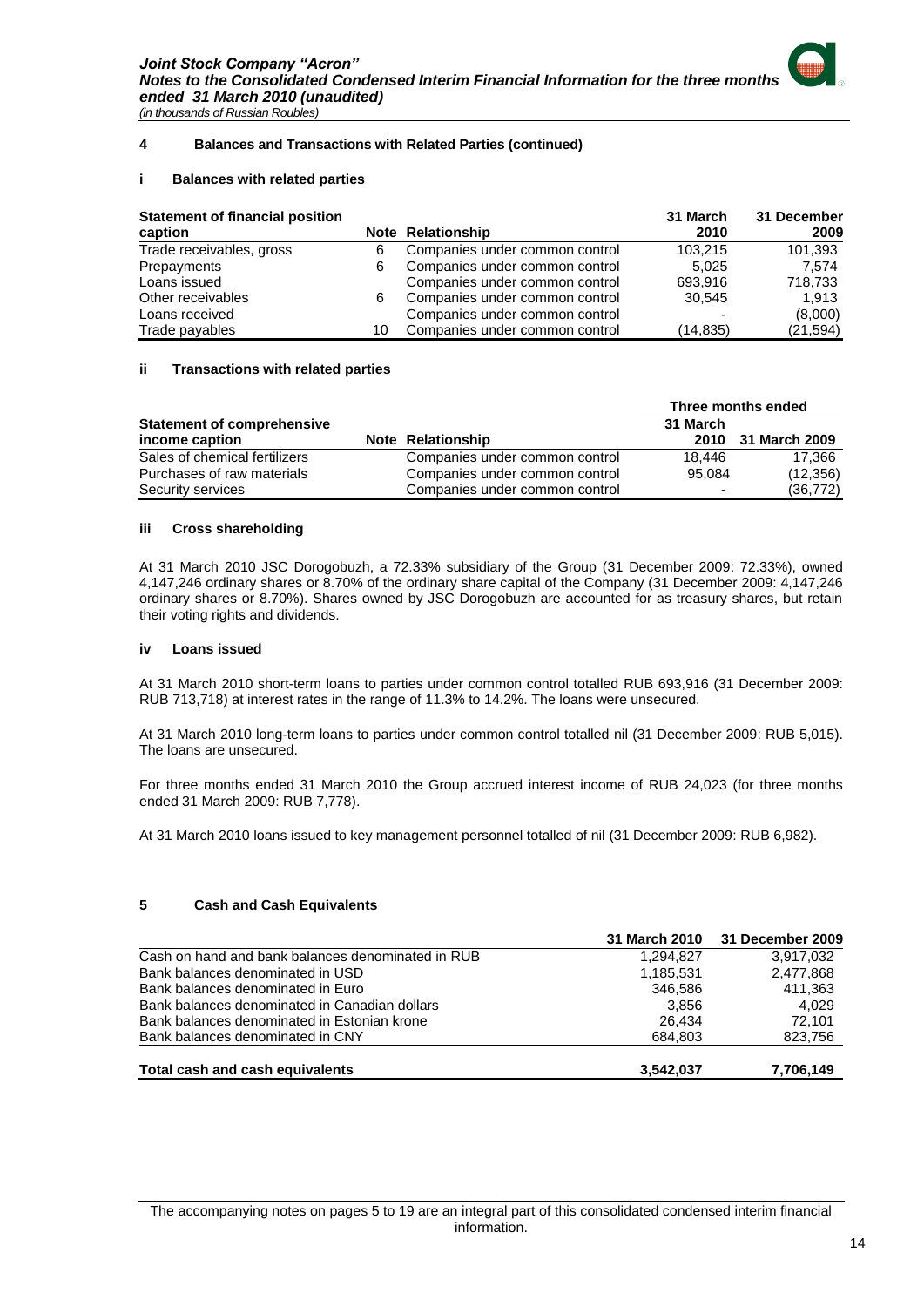#### <span id="page-16-0"></span>**6 Accounts Receivable**

|                                  | 31 March 2010 | 31 December 2009 |
|----------------------------------|---------------|------------------|
| Trade accounts receivable        | 1,093,160     | 386.598          |
| Notes receivable                 | 25.285        | 75,383           |
| Other accounts receivable        | 218.589       | 202.783          |
| Less: impairment provision       | (226,699)     | (226,699)        |
| <b>Total financial assets</b>    | 1,110,335     | 438,065          |
| Advances to suppliers            | 2,338,767     | 2,067,901        |
| Value-added tax recoverable      | 1,552,373     | 1,656,970        |
| Income tax prepayments           | 49.671        | 89,142           |
| Other taxes receivable           | 71.148        | 62,735           |
| Less: impairment provision       | (5,358)       | (4,279)          |
| <b>Total accounts receivable</b> | 5,116,936     | 4.310.534        |

Included in notes receivable are notes receivable from Sberbank for RUB nil (31 December 2009: RUB 68,424) and notes receivable from banks in China for RUB 25,285 (31 December 2009: RUB 6,959).

The fair value of accounts receivable does not differ significantly from their carrying amounts.

#### <span id="page-16-1"></span>**7 Property, Plant and Equipment**

Property, plant and equipment and related accumulated depreciation consist of the following:

|                                 | 2010       | 2009       |
|---------------------------------|------------|------------|
| Carrying amount at 1 January    | 20.474.634 | 18,053,913 |
| Additions                       | 352.148    | 796,155    |
| Disposals                       | (6.945)    | (27, 912)  |
| Charge for the period           | (369, 495) | (343,037)  |
| Currency translation difference | (96, 225)  | 499,285    |
| Carrying amount at 31 March     | 20,354,117 | 4,310,534  |

At 31 March 2010, buildings, machinery and equipment and construction in progress with a net book value of RUB 732,607 (31 December 2009: RUB 774,956) had been pledged as security for long-term loans.

#### <span id="page-16-2"></span>**8 Exploration and Evaluation Licences and Expenditure**

Exploration and evaluation expenditure comprise of:

|                            | 31 March 2010 | 31 December 2009 |
|----------------------------|---------------|------------------|
| Apatite-nepheline deposits | 387.843       | 237.843          |
| Potash deposits            | 20,282,706    | 19,966,540       |
| Permits for exploration    | 1.501.094     | 1,485,728        |
|                            | 22,171,643    | 21,690,111       |

#### <span id="page-16-3"></span>**9 Available-for-Sale Investments**

The Group has investments in the following companies:

| <b>Name</b>         | <b>Activity</b>            | Country of<br>registration | 31 March 2010 | 31 December 2009 |
|---------------------|----------------------------|----------------------------|---------------|------------------|
| <b>JSC Silvinit</b> | Potash mining              | Russia                     | 13,504,834    | 14,835,600       |
| <b>JSC Apatit</b>   | Apatite concentrate mining | Russia                     | 3,339,023     | 5,226,653        |
| Sberbank            | Banking                    | Russia                     | 212,355       | 206,935          |
| Other               |                            |                            | 372,874       | 325,720          |
|                     |                            |                            | 17,429,086    | 20,594,908       |

The accompanying notes on pages 5 to 19 are an integral part of this consolidated condensed interim financial information.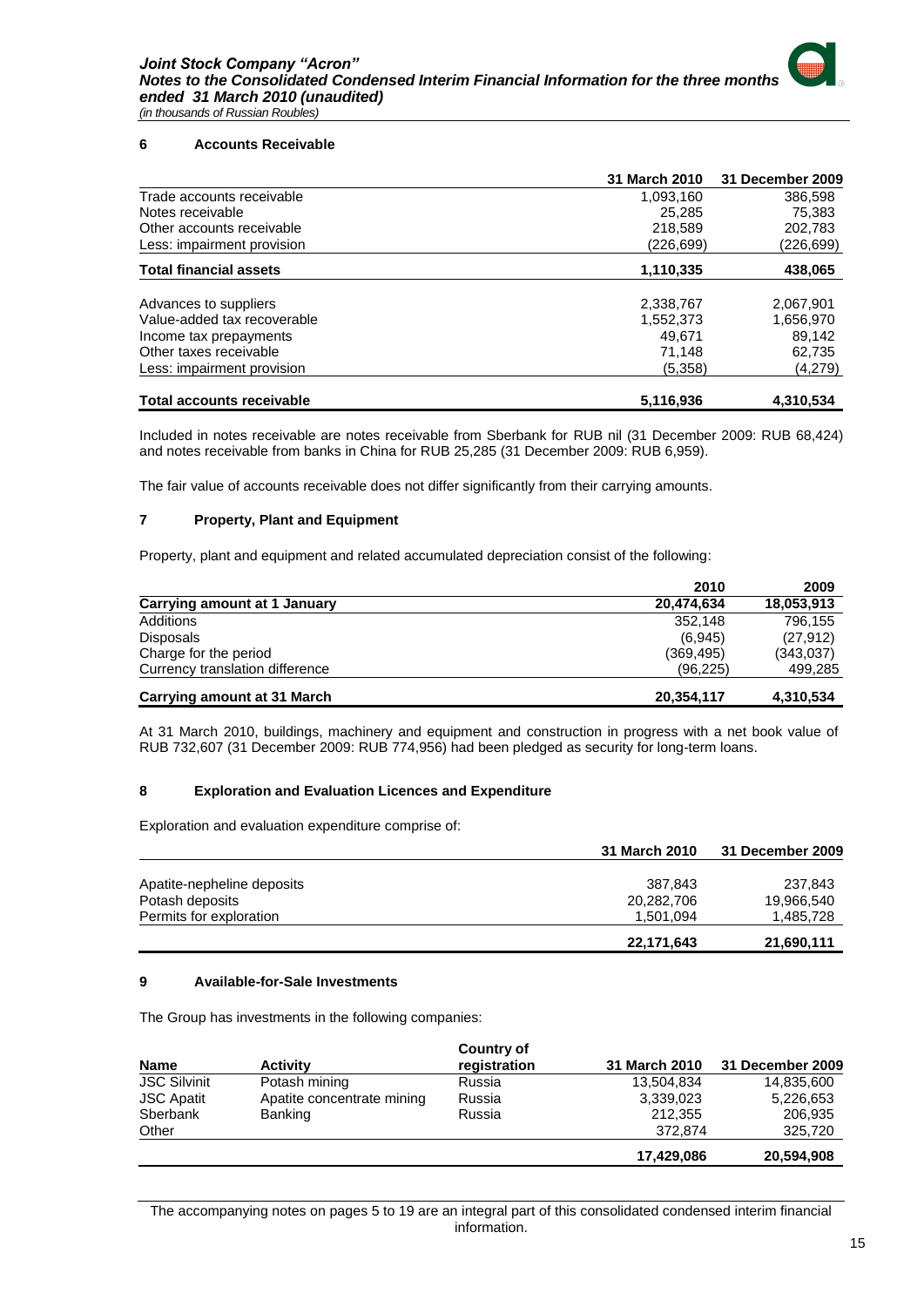Fair value of the investments was determined by reference to the current market value at the close of business on 31 March 2010. At 31 March 2010 the share price quoted by RTS and MICEX for JSC Apatit and JCS Silvinit amounted to USD 177 and RUB 21,301 for 1 share, respectively. At 31 December 2009 the share price quoted by RTS and MICEX for JSC Apatit and JSС Silvinit amounted to USD 269 and RUB 23,400 for 1 share, respectively.

### <span id="page-17-0"></span>**10 Accounts Payable**

|                                             | 31 March 2010 | 31 December 2009 |
|---------------------------------------------|---------------|------------------|
| Trade accounts payable                      | 1,580,602     | 702.111          |
| Dividends payable                           | 12.001        | 12,117           |
| <b>Total financial payables</b>             | 1,592,603     | 714.228          |
| Payables to employees                       | 292,596       | 290,696          |
| Accrued liabilities and other creditors     | 436,764       | 312,630          |
| Total accounts payable and accrued expenses | 2,321,963     | 1,317,554        |

### <span id="page-17-1"></span>**11 Short-Term and Long-Term Borrowings**

Borrowings consist of the following:

|              | 31 March 2010 | 31 December 2009 |
|--------------|---------------|------------------|
| Bonds issued | 6.632.257     | 6.047.494        |
| Credit lines | 15.443.093    | 20.673.272       |
| Term loans   | 4.944.610     | 5,639,816        |
|              | 27.019.960    | 32,360,582       |

The Group's borrowings mature as follows:

|                         | 31 March 2010 | 31 December 2009 |
|-------------------------|---------------|------------------|
| Borrowings due:         |               |                  |
| - within 1 year         | 7.552.522     | 12,548,564       |
| - between 1 and 5 years | 19.467.438    | 19,812,018       |
|                         | 27.019.960    | 32,360,582       |

The Group's borrowings are denominated in currencies as follows:

|                            | 31 March 2010 | 31 December 2009 |
|----------------------------|---------------|------------------|
| Borrowings denominated in: |               |                  |
| - Russian Roubles          | 10,913,534    | 10,327,094       |
| - Euro                     | 1,705,572     | 1,927,033        |
| - US Dollars               | 12,637,211    | 18,467,611       |
| - CNY                      | 1,763,643     | 1,638,844        |
|                            | 27,019,960    | 32,360,582       |

Bank loans denominated in CNY were collateralised by buildings, machinery and equipment with a net book value of RUB 590,076 (31 December 2009: RUB 652,062) and land use right with a net book value of RUB 198,545 (31 December 2009: RUB 196,167). The loans obtained from banks in China are secured by guarantees issued by third parties totalled RUB 881,822 (31 December 2009: RUB 730,836).

The other Group's loan agreements are collateralised by property, plant and equipment with net book value of RUB 142,531 (31 December 2009: RUB 149,894).

The Group does not apply hedge accounting and has not entered into any hedging arrangements in respect of its foreign currency obligations or interest rate exposures.

The loan agreements for a total of RUB 4,271,600 (31 December 2009: RUB 4,271,600) were secured by pledge of 100% shares of subsidiary LLC Verkhnekamsk Potash Company with net assets of RUB 17,345,829 (31 December 2009: RUB 16,923,223).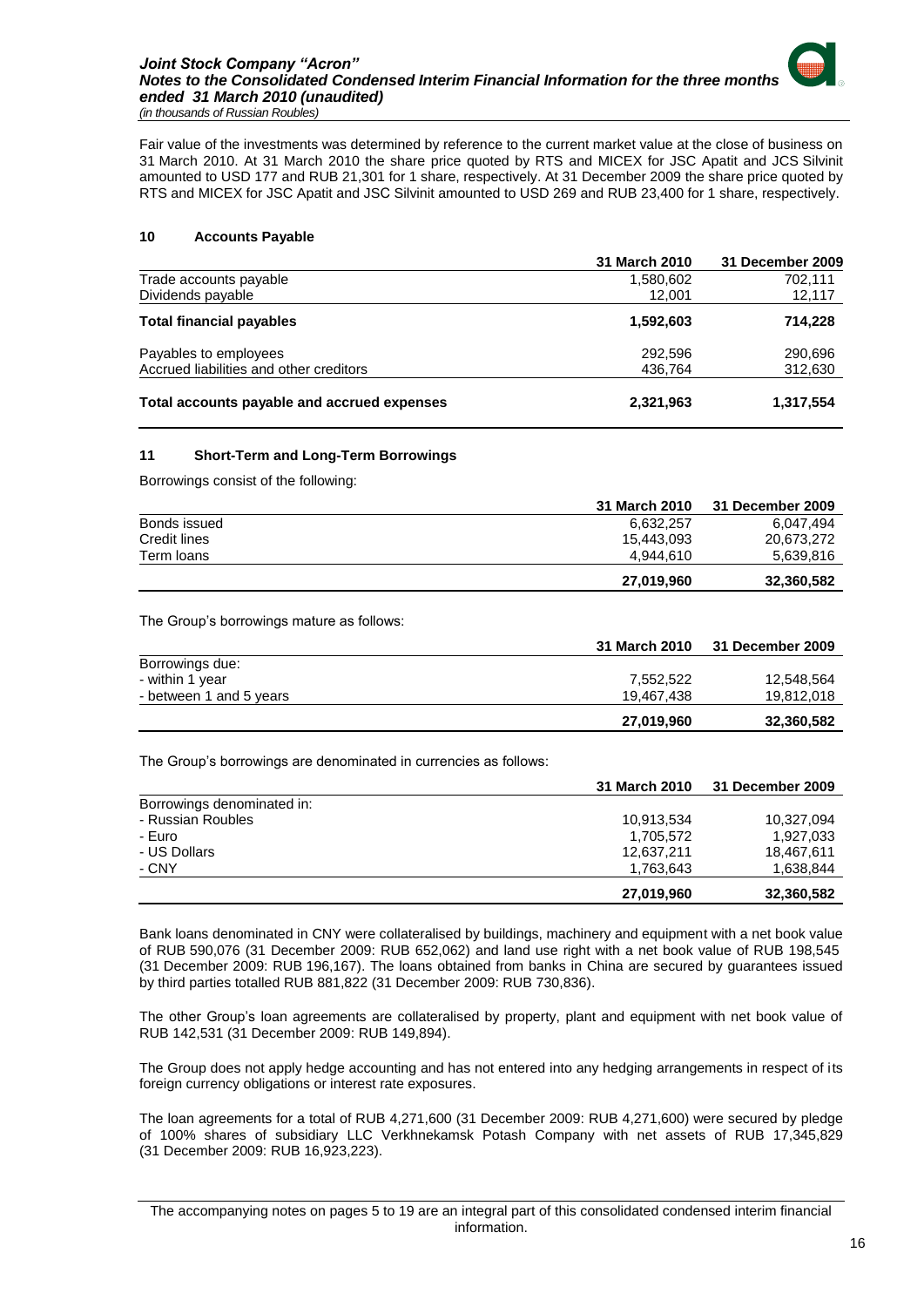At 31 March 2010 unused credit lines available under the long-term loan facilities were RUB 3,079,282 (31 December 2009: RUB nil).

The details of the significant short-term loan balances are summarised below:

|                                                                                                                                  | 31 March 2010 | 31 December 2009     |
|----------------------------------------------------------------------------------------------------------------------------------|---------------|----------------------|
| <b>Short-term borrowings</b>                                                                                                     |               |                      |
| <b>Russian Roubles</b>                                                                                                           |               |                      |
| Loans with fixed interest rates of 10% to 14% per annum<br>Euro                                                                  | 9,677         | 8,000                |
| Loans with floating interest rates of Euribor $+1.3\%$ per annum<br><b>USD</b>                                                   | 189.303       | 282,479              |
| Loans with fixed interest rate of 3.6% to 8% per annum<br>Loans with floating interest rates of LIBOR $+$ 5.1% to LIBOR $+$ 5.6% | 1,273,420     | 2,528,917            |
| per annum<br><b>CNY</b>                                                                                                          | 4,316,479     | 8,090,324            |
| Loans with fixed interest rates of 4.62% to 8.5% per annum<br>Add: current portion of long-term debt                             | 1,763,643     | 1,395,232<br>243,612 |
| <b>Total short-term borrowings</b>                                                                                               | 7,552,522     | 12,548,564           |

The details of the significant long-term loan balances are summarised below:

|                                                                                                                                   | 31 March 2010 | 31 December 2009 |
|-----------------------------------------------------------------------------------------------------------------------------------|---------------|------------------|
| Long-term borrowings                                                                                                              |               |                  |
| <b>Russian Roubles</b>                                                                                                            |               |                  |
| Loans with fixed interest rates 11,25% per annum                                                                                  | 4,271,600     | 4,271,600        |
| Bonds with coupon payments of 13.85% to 14.05% per annum<br>Euro                                                                  | 6,632,257     | 6,047,494        |
| Loans with floating interest rates of Euribor $+1.3\%$<br><b>USD</b>                                                              | 1,516,269     | 1.644.554        |
| Loans with fixed interest rates of 8.0% to 8.25% per annum<br>Loans with floating interest rates of LIBOR + 4.13% to LIBOR + 5.6% | 7,047,312     | 5,292,735        |
| per annum                                                                                                                         |               | 1,345,867        |
| Loans with floating interest rates of LIBOR $+8\%$<br><b>CNY</b>                                                                  |               | 1.209.768        |
| Loans with fixed interest rates of 6.2% to 7.4% per annum                                                                         |               | 243,612          |
| Less: current portion of long-term debt                                                                                           |               | (243, 612)       |
| <b>Total long-term borrowings</b>                                                                                                 | 19,467,438    | 19,812,018       |

The loan agreements for a total of RUB 8,077,517 (31 December 2009: RUB 11,794,156) contain certain covenants including those which require the Group and Group entities to maintain a minimum level of net assets, and impose restrictions on total debt, EBITDA(\*)/net interest expense ratio and debt/EBITDA ratio. The loan agreements provide for the borrower's obligation to maintain the required level of foreign currency inflows through the accounts opened with the lending banks and stipulate acceleration clauses in case of the borrower's failure to fulfil or appropriately fulfil its obligations to the bank.

The loan agreements for a total of around RUB 1,115,824 (31 December 2009: RUB 4,964,053) contain a covenant, that requires the borrower to maintain a required level of cash flows through the accounts opened with the lending bank. The loan agreement also contains a number of covenants and acceleration clause in case of the borrower's failure to fulfil its obligations under the loan agreements which include restrictions on material transactions with assets. Also, these covenants permit the respective banks to directly debit the accounts opened by the debtors with the banks to ensure repayment of the borrowings.

In September 2009 the Group placed through an offering to the public under an open subscription RUB denominated 14.05% non-convertible bonds with a face value of RUB 3,500,000 to be redeemed in September 2013. The holders of this bonds issue were granted an option to redeem the bonds in September 2011.

\_\_\_\_\_\_\_\_\_\_\_\_\_\_\_\_\_\_\_\_\_\_\_\_\_\_\_\_\_

*<sup>(\*)</sup> EBITDA is defined as earnings before tax, interest, depreciation and amortization adjusted for operating*  foreign exchange gain or loss, result on disposal of property, plant and equipment and investments and *extraordinary items.*

The accompanying notes on pages 5 to 19 are an integral part of this consolidated condensed interim financial information.